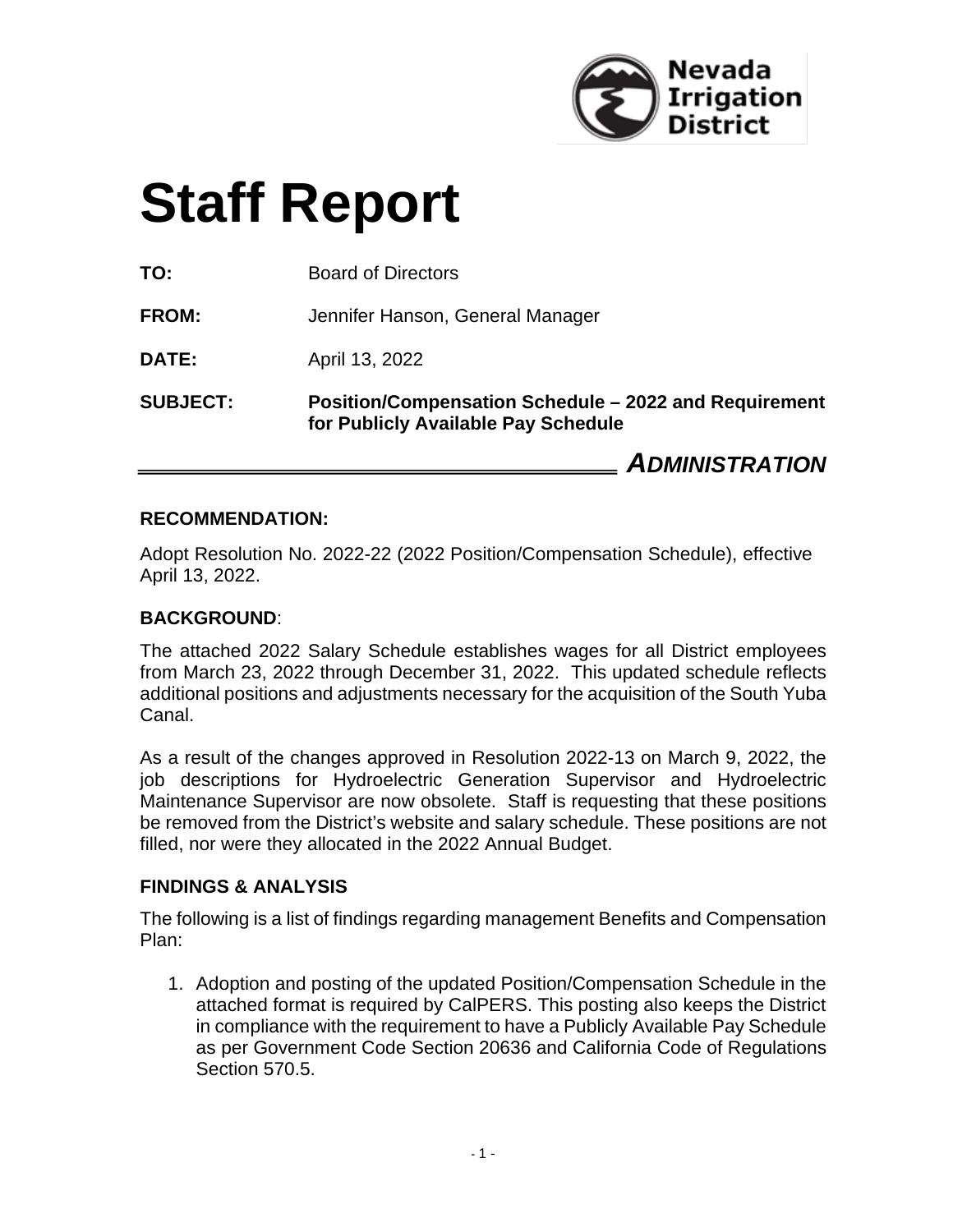- 2. On December 8, 2021, the District adopted Resolution No. 2021-45 2022 Position/Compensation Schedule), effective January 3, 2022.
- 3. On March 9, 2022, the District adopted Resolution 2022-13 South Yuba Canal/Deer Creek Powerhouse authorizing additional job descriptions and an associated amendment to the 2022 Annual Budget inclusive of the changes reflected in Attachment A.

#### **BUDGETARY IMPACT**:

There is no budgetary impact associated with this action as associated budgetary impacts were approved under Resolution 2022-13.

Attachments: (2)

- Resolution 2022-22 (2022 Position/Compensation Schedule)
- Attachment A: Salary Schedule for All Employees Effective 4/13/2022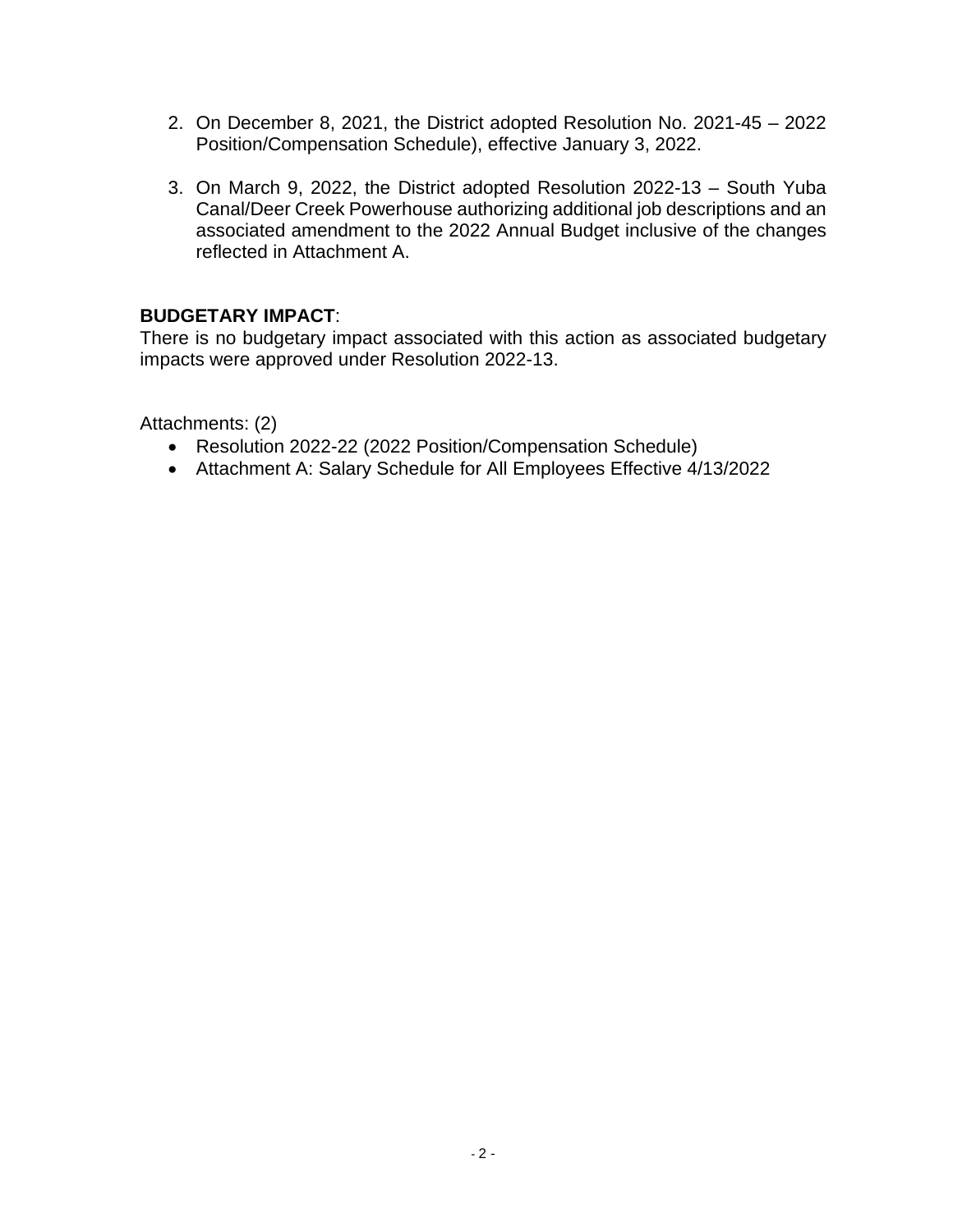

#### RESOLUTION NO. 2022-22 OF THE BOARD OF DIRECTORS OF THE NEVADA IRRIGATION DISTRICT

#### **2022 Position/Compensation Schedule Effective April 13, 2022**

**WHEREAS**, Adoption and posting of the updated Position/Compensation Schedule in the attached format is required by CalPERS. This posting also keeps the District in compliance with the requirement to have a Publicly Available Pay Schedule as per Government Code Section 20636 and California Code of Regulations Section 570.5; and

**WHEREAS,** On December 8, 2021, the District adopted Resolution No. 2021-45 (2022 Position/Compensation Schedule), effective January 3, 2022; and

**WHEREAS,** On March 9, 2022, the District adopted Resolution 2022-13 – South Yuba Canal/Deer Creek Powerhouse authorizing additional job descriptions and an associated amendment to the 2022 Annual Budget.

**WHEREAS,** Job description additions included in Resolution 2022-13 make the Hydroelectric Generation Supervisor and Hydroelectric Maintenance Supervisor job descriptions obsolete.

**NOW, THEREFORE, BE IT RESOLVED** by the Board of Directors of Nevada Irrigation District, as follows:

- 1. The Board of Directors hereby approves the 2022 Position/Compensation Schedule for District Employees, as shown on Attachment A.
- 2. The Board of Directors hereby approves removal of the Hydroelectric Generation Supervisor and Hydroelectric Maintenance Supervisor job descriptions from the District's website and salary schedule.
- 3. That the General Manager is hereby authorized and directed to implement the 2022 Position/Compensation Schedule for all District Employees as described in Attachment A.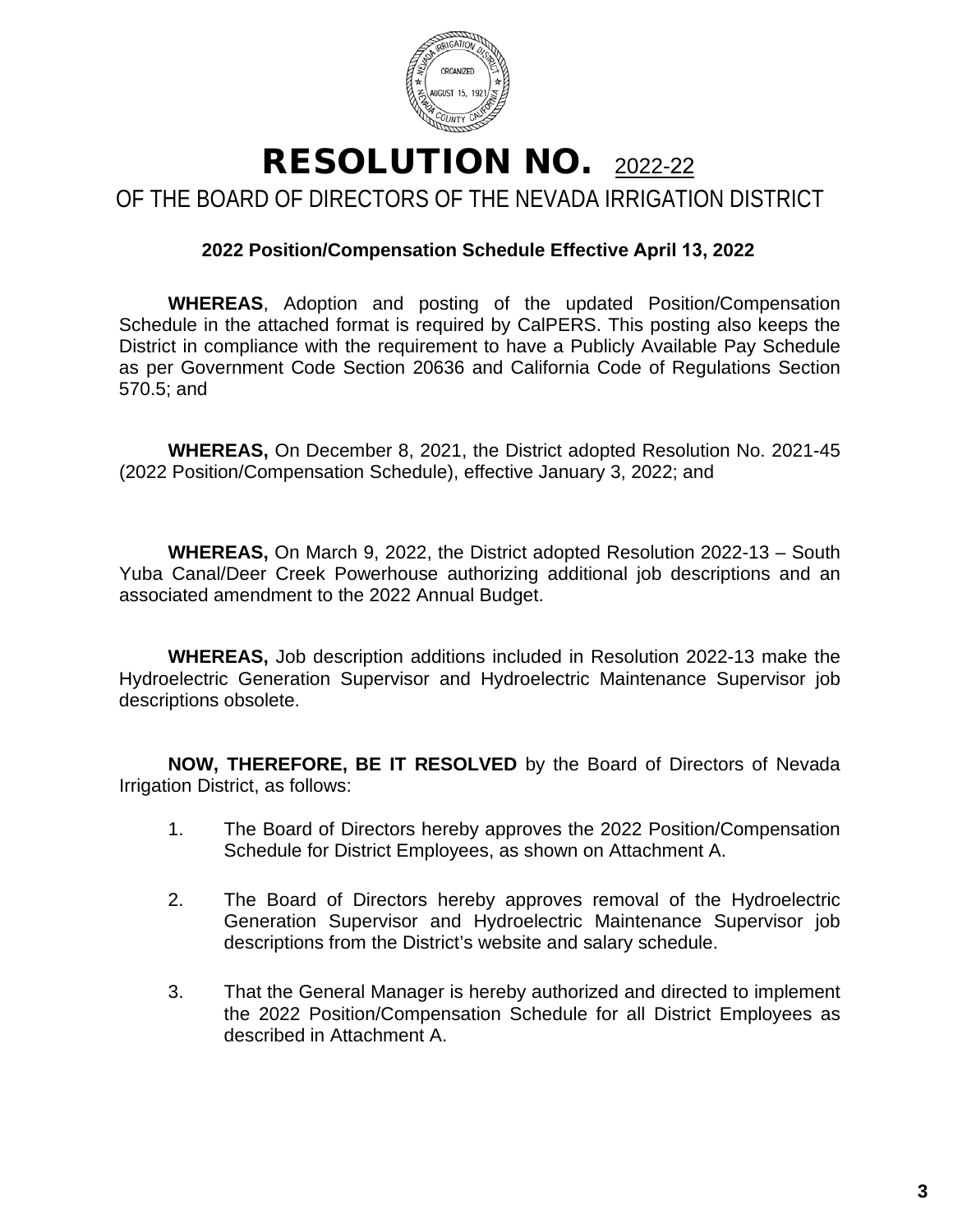Resolution No. 2022-22 - 2022 Position/Compensation Schedule for all District Employees Effective April 13, 2022 Page 2

**BE IT FURTHER RESOLVED** that the General Manager is hereby authorized to finalize and execute the 2022 Position/Compensation Schedule for all District Employees to be effective April 13, 2022.

**\* \* \* \* \***

**PASSED AND ADOPTED** by the Board of Directors of the Nevada Irrigation District at a regular meeting held on the  $13<sup>th</sup>$  day of April, 2022 by the following vote:

| AYES:            | Directors: |
|------------------|------------|
| <b>NOES:</b>     | Directors: |
| ABSENT:          | Directors: |
| <b>ABSTAINS:</b> | Directors: |

President of the Board of Directors

\_\_\_\_\_\_\_\_\_\_\_\_\_\_\_\_\_\_\_\_\_\_\_\_\_\_\_\_\_\_\_\_\_\_\_

**Attest:**

Secretary to the Board of Directors

\_\_\_\_\_\_\_\_\_\_\_\_\_\_\_\_\_\_\_\_\_\_\_\_\_\_\_\_\_\_\_\_\_\_\_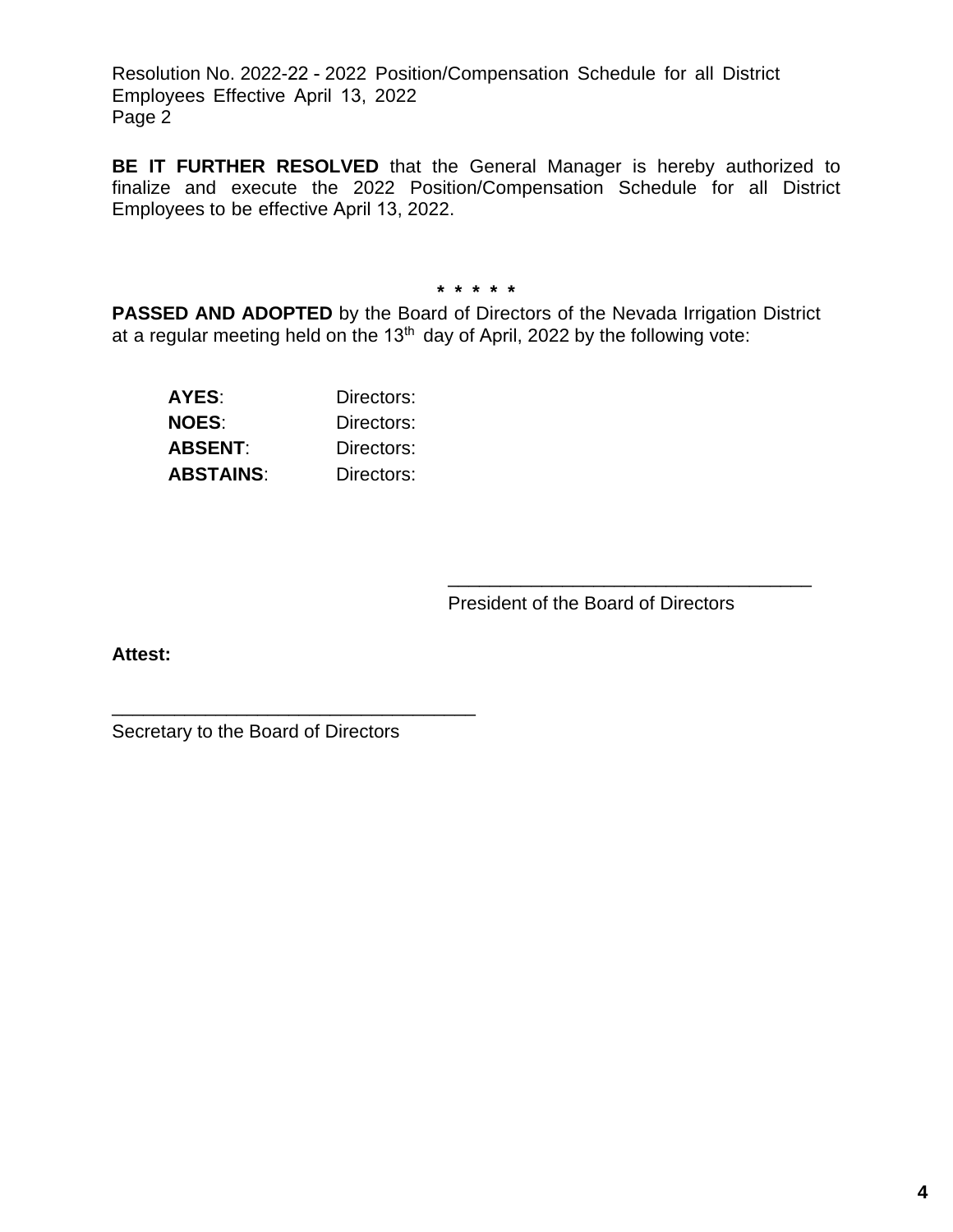| <b>Schedule</b> |                                        |                         | <b>Hourly</b> | <b>Bi Weekly</b> | <b>Monthly</b> |                    |
|-----------------|----------------------------------------|-------------------------|---------------|------------------|----------------|--------------------|
| / Range         | <b>Job Title</b>                       | <b>Step</b>             | Rate          | Rate             | Rate           | <b>Annual Rate</b> |
| <b>UOB19</b>    | Accountant I                           | $\mathbf 1$             | 32.76         | 2,620.80         | 5,678.40       | 68,140.80          |
|                 |                                        | $\overline{2}$          | 34.38         | 2,750.40         | 5,959.20       | 71,510.40          |
|                 |                                        | 3                       | 36.09         | 2,887.20         | 6,255.60       | 75,067.20          |
|                 |                                        | $\overline{\mathbf{4}}$ | 37.92         | 3,033.60         | 6,572.80       | 78,873.60          |
|                 |                                        | 5                       | 39.81         | 3,184.80         | 6,900.40       | 82,804.80          |
| UOB37           | <b>Accountant II</b>                   | $\mathbf 1$             | 35.81         | 2,864.80         | 6,207.07       | 74,484.80          |
|                 |                                        | $\overline{2}$          | 37.62         | 3,009.60         | 6,520.80       | 78,249.60          |
|                 |                                        | 3                       | 39.48         | 3,158.40         | 6,843.20       | 82,118.40          |
|                 |                                        | $\overline{\mathbf{4}}$ | 41.47         | 3,317.60         | 7,188.13       | 86,257.60          |
|                 |                                        | 5                       | 43.53         | 3,482.40         | 7,545.20       | 90,542.40          |
| WOA95           | <b>Administrative Analyst I</b>        | $\mathbf 1$             | 29.53         | 2,362.40         | 5,118.53       | 61,422.40          |
|                 |                                        | $\overline{2}$          | 31.02         | 2,481.60         | 5,376.80       | 64,521.60          |
|                 |                                        | 3                       | 32.57         | 2,605.60         | 5,645.47       | 67,745.60          |
|                 |                                        | 4                       | 34.21         | 2,736.80         | 5,929.73       | 71,156.80          |
|                 |                                        | 5                       | 35.90         | 2,872.00         | 6,222.67       | 74,672.00          |
| WOB17           | Administrative Analyst II              | $\mathbf{1}$            | 32.44         | 2,595.20         | 5,622.93       | 67,475.20          |
|                 |                                        | $\overline{2}$          | 34.05         | 2,724.00         | 5,902.00       | 70,824.00          |
|                 |                                        | 3                       | 35.74         | 2,859.20         | 6,194.93       | 74,339.20          |
|                 |                                        | 4                       | 37.54         | 3,003.20         | 6,506.93       | 78,083.20          |
|                 |                                        | 5                       | 39.39         | 3,151.20         | 6,827.60       | 81,931.20          |
| WOB52           | <b>Assistant Engineer</b>              | $\mathbf 1$             | 38.61         | 3,088.80         | 6,692.40       | 80,308.80          |
|                 |                                        | $\overline{2}$          | 40.53         | 3,242.40         | 7,025.20       | 84,302.40          |
|                 |                                        | 3                       | 42.56         | 3,404.80         | 7,377.07       | 88,524.80          |
|                 |                                        | 4                       | 44.69         | 3,575.20         | 7,746.27       | 92,955.20          |
|                 |                                        | 5                       | 46.90         | 3,752.00         | 8,129.33       | 97,552.00          |
| MOC85           | <b>Assistant General Manager</b>       | $\mathbf{1}$            | 84.21         | 6,736.80         | 14,596.40      | 175,156.80         |
|                 |                                        | $\overline{2}$          | 88.64         | 7,091.20         | 15,364.27      | 184,371.20         |
|                 |                                        | 3                       | 93.30         | 7,464.00         | 16,172.00      | 194,064.00         |
|                 |                                        | 4                       | 98.21         | 7,856.80         | 17,023.07      | 204,276.80         |
|                 |                                        | 5                       | 103.38        | 8,270.40         | 17,919.20      | 215,030.40         |
|                 |                                        | 6                       | 108.55        | 8,684.00         | 18,815.33      | 225,784.00         |
|                 |                                        | $\overline{7}$          | 113.98        | 9,118.40         | 19,756.53      | 237,078.40         |
| WOB64           | Assistant Maintenance Superintendent - | $\mathbf{1}$            | 42.65         | 3,412.00         | 7,392.67       | 88,712.00          |
|                 | <b>Vegetation Control</b>              | $\overline{2}$          | 44.76         | 3,580.80         | 7,758.40       | 93,100.80          |
|                 |                                        | 3                       | 47.00         | 3,760.00         | 8,146.67       | 97,760.00          |
|                 |                                        | 4                       | 49.35         | 3,948.00         | 8,554.00       | 102,648.00         |
|                 |                                        | 5                       | 51.85         | 4,148.00         | 8,987.33       | 107,848.00         |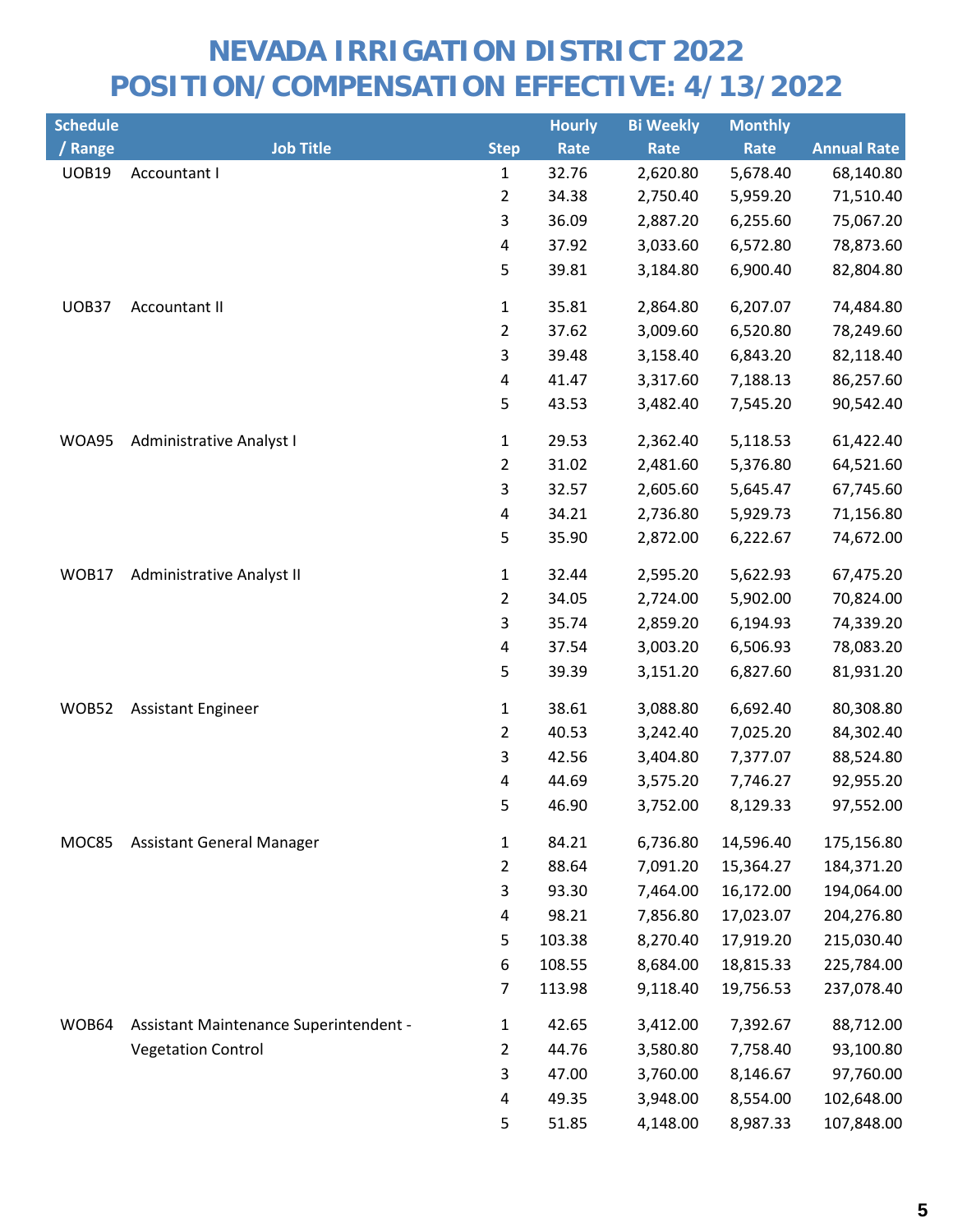| <b>Schedule</b> |                                        |                | <b>Hourly</b> | <b>Bi Weekly</b> | <b>Monthly</b> |                    |
|-----------------|----------------------------------------|----------------|---------------|------------------|----------------|--------------------|
| / Range         | <b>Job Title</b>                       | <b>Step</b>    | Rate          | Rate             | Rate           | <b>Annual Rate</b> |
| <b>WOB58</b>    | Assistant Water Superintendent         | $\mathbf 1$    | 42.54         | 3,403.20         | 7,373.60       | 88,483.20          |
|                 |                                        | $\overline{2}$ | 44.66         | 3,572.80         | 7,741.07       | 92,892.80          |
|                 |                                        | 3              | 46.90         | 3,752.00         | 8,129.33       | 97,552.00          |
|                 |                                        | 4              | 49.22         | 3,937.60         | 8,531.47       | 102,377.60         |
|                 |                                        | 5              | 51.70         | 4,136.00         | 8,961.33       | 107,536.00         |
| WOC02           | Associate Engineer (Registered)        | $\mathbf{1}$   | 49.54         | 3,963.20         | 8,586.93       | 103,043.20         |
|                 |                                        | $\overline{2}$ | 52.00         | 4,160.00         | 9,013.33       | 108,160.00         |
|                 |                                        | 3              | 54.62         | 4,369.60         | 9,467.47       | 113,609.60         |
|                 |                                        | 4              | 57.32         | 4,585.60         | 9,935.47       | 119,225.60         |
|                 |                                        | 5              | 60.23         | 4,818.40         | 10,439.87      | 125,278.40         |
| MOB65           | <b>Board Secretary</b>                 | $\mathbf{1}$   | 46.96         | 3,756.80         | 8,139.73       | 97,676.80          |
|                 |                                        | $\overline{2}$ | 49.43         | 3,954.40         | 8,567.87       | 102,814.40         |
|                 |                                        | 3              | 52.03         | 4,162.40         | 9,018.53       | 108,222.40         |
|                 |                                        | 4              | 54.77         | 4,381.60         | 9,493.47       | 113,921.60         |
|                 |                                        | 5              | 57.65         | 4,612.00         | 9,992.67       | 119,912.00         |
|                 |                                        | 6              | 60.54         | 4,843.20         | 10,493.60      | 125,923.20         |
|                 |                                        | $\overline{7}$ | 63.57         | 5,085.60         | 11,018.80      | 132,225.60         |
| WOB51           | <b>Business Services Technician I</b>  | 1              | 38.41         | 3,072.80         | 6,657.73       | 79,892.80          |
|                 |                                        | $\overline{2}$ | 40.35         | 3,228.00         | 6,994.00       | 83,928.00          |
|                 |                                        | 3              | 42.36         | 3,388.80         | 7,342.40       | 88,108.80          |
|                 |                                        | 4              | 44.45         | 3,556.00         | 7,704.67       | 92,456.00          |
|                 |                                        | 5              | 46.68         | 3,734.40         | 8,091.20       | 97,094.40          |
| <b>WOB71</b>    | <b>Business Services Technician II</b> | $\mathbf{1}$   | 42.43         | 3,394.40         | 7,354.53       | 88,254.40          |
|                 |                                        | $\overline{2}$ | 44.55         | 3,564.00         | 7,722.00       | 92,664.00          |
|                 |                                        | 3              | 46.78         | 3,742.40         | 8,108.53       | 97,302.40          |
|                 |                                        | 4              | 49.11         | 3,928.80         | 8,512.40       | 102,148.80         |
|                 |                                        | 5              | 51.59         | 4,127.20         | 8,942.27       | 107,307.20         |
| WOB19           | <b>Buyer</b>                           | $\mathbf{1}$   | 32.76         | 2,620.80         | 5,678.40       | 68,140.80          |
|                 |                                        | $\overline{2}$ | 34.38         | 2,750.40         | 5,959.20       | 71,510.40          |
|                 |                                        | 3              | 36.09         | 2,887.20         | 6,255.60       | 75,067.20          |
|                 |                                        | 4              | 37.92         | 3,033.60         | 6,572.80       | 78,873.60          |
|                 |                                        | 5              | 39.81         | 3,184.80         | 6,900.40       | 82,804.80          |
| WOA41           | Cashier                                | $\mathbf{1}$   | 22.31         | 1,784.80         | 3,867.07       | 46,404.80          |
|                 |                                        | $\overline{2}$ | 23.41         | 1,872.80         | 4,057.73       | 48,692.80          |
|                 |                                        | 3              | 24.60         | 1,968.00         | 4,264.00       | 51,168.00          |
|                 |                                        | 4              | 25.82         | 2,065.60         | 4,475.47       | 53,705.60          |
|                 |                                        | 5              | 27.11         | 2,168.80         | 4,699.07       | 56,388.80          |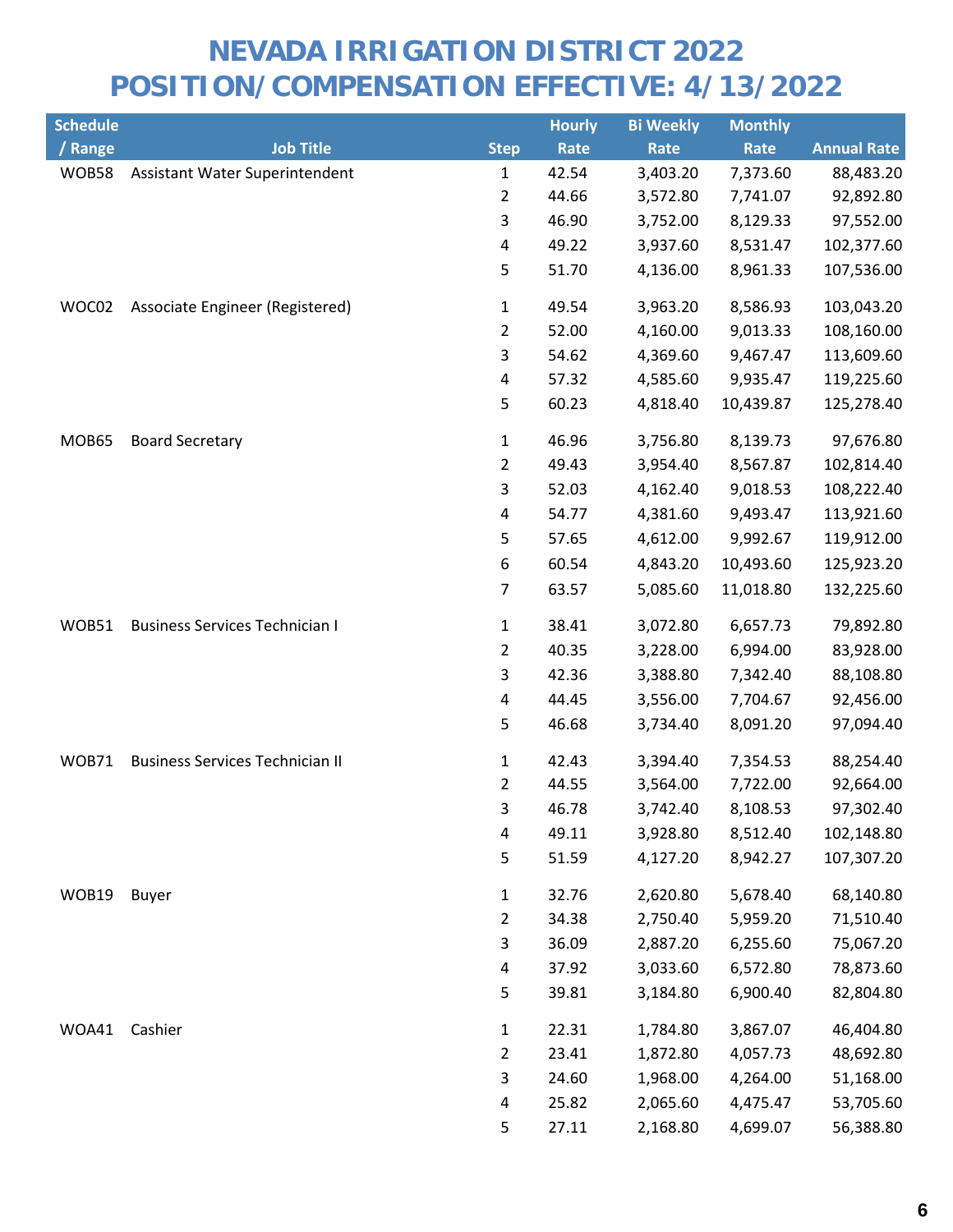| <b>Schedule</b> |                                           |                | <b>Hourly</b> | <b>Bi Weekly</b> | <b>Monthly</b> |                    |
|-----------------|-------------------------------------------|----------------|---------------|------------------|----------------|--------------------|
| / Range         | <b>Job Title</b>                          | <b>Step</b>    | Rate          | Rate             | Rate           | <b>Annual Rate</b> |
| WOA53           | Cashier (Y)                               | 1              | 23.69         | 1,895.20         | 4,106.27       | 49,275.20          |
|                 |                                           | 2              | 24.88         | 1,990.40         | 4,312.53       | 51,750.40          |
|                 |                                           | 3              | 26.12         | 2,089.60         | 4,527.47       | 54,329.60          |
|                 |                                           | 4              | 27.41         | 2,192.80         | 4,751.07       | 57,012.80          |
|                 |                                           | 5              | 28.76         | 2,300.80         | 4,985.07       | 59,820.80          |
| WOB41           | Chief Water Treatment Operator            | $\mathbf{1}$   | 38.42         | 3,073.60         | 6,659.47       | 79,913.60          |
|                 |                                           | 2              | 40.34         | 3,227.20         | 6,992.27       | 83,907.20          |
|                 |                                           | 3              | 42.40         | 3,392.00         | 7,349.33       | 88,192.00          |
|                 |                                           | 4              | 44.48         | 3,558.40         | 7,709.87       | 92,518.40          |
|                 |                                           | 5              | 46.69         | 3,735.20         | 8,092.93       | 97,115.20          |
| <b>UOA70</b>    | <b>Communications Specialist I</b>        | $\mathbf{1}$   | 30.77         | 2,461.60         | 5,333.47       | 64,001.60          |
|                 |                                           | $\overline{2}$ | 32.29         | 2,583.20         | 5,596.93       | 67,163.20          |
|                 |                                           | 3              | 33.92         | 2,713.60         | 5,879.47       | 70,553.60          |
|                 |                                           | 4              | 35.58         | 2,846.40         | 6,167.20       | 74,006.40          |
|                 |                                           | 5              | 37.36         | 2,988.80         | 6,475.73       | 77,708.80          |
| <b>UOA90</b>    | <b>Communications Specialist II</b>       | $\mathbf{1}$   | 33.98         | 2,718.40         | 5,889.87       | 70,678.40          |
|                 |                                           | 2              | 35.65         | 2,852.00         | 6,179.33       | 74,152.00          |
|                 |                                           | 3              | 37.46         | 2,996.80         | 6,493.07       | 77,916.80          |
|                 |                                           | 4              | 39.33         | 3,146.40         | 6,817.20       | 81,806.40          |
|                 |                                           | 5              | 41.30         | 3,304.00         | 7,158.67       | 85,904.00          |
| WOB44           | <b>Construction Inspection Supervisor</b> | $\mathbf{1}$   | 37.09         | 2,967.20         | 6,428.93       | 77,147.20          |
|                 |                                           | $\overline{2}$ | 38.96         | 3,116.80         | 6,753.07       | 81,036.80          |
|                 |                                           | 3              | 40.90         | 3,272.00         | 7,089.33       | 85,072.00          |
|                 |                                           | 4              | 42.95         | 3,436.00         | 7,444.67       | 89,336.00          |
|                 |                                           | 5              | 45.10         | 3,608.00         | 7,817.33       | 93,808.00          |
| WOB04           | Construction Inspector I                  | $\mathbf{1}$   | 30.40         | 2,432.00         | 5,269.33       | 63,232.00          |
|                 |                                           | $\overline{2}$ | 31.90         | 2,552.00         | 5,529.33       | 66,352.00          |
|                 |                                           | 3              | 33.50         | 2,680.00         | 5,806.67       | 69,680.00          |
|                 |                                           | 4              | 35.18         | 2,814.40         | 6,097.87       | 73,174.40          |
|                 |                                           | 5              | 36.93         | 2,954.40         | 6,401.20       | 76,814.40          |
| WOB24           | <b>Construction Inspector II</b>          | $\mathbf{1}$   | 33.58         | 2,686.40         | 5,820.53       | 69,846.40          |
|                 |                                           | $\overline{2}$ | 35.26         | 2,820.80         | 6,111.73       | 73,340.80          |
|                 |                                           | 3              | 37.02         | 2,961.60         | 6,416.80       | 77,001.60          |
|                 |                                           | 4              | 38.88         | 3,110.40         | 6,739.20       | 80,870.40          |
|                 |                                           | 5              | 40.81         | 3,264.80         | 7,073.73       | 84,884.80          |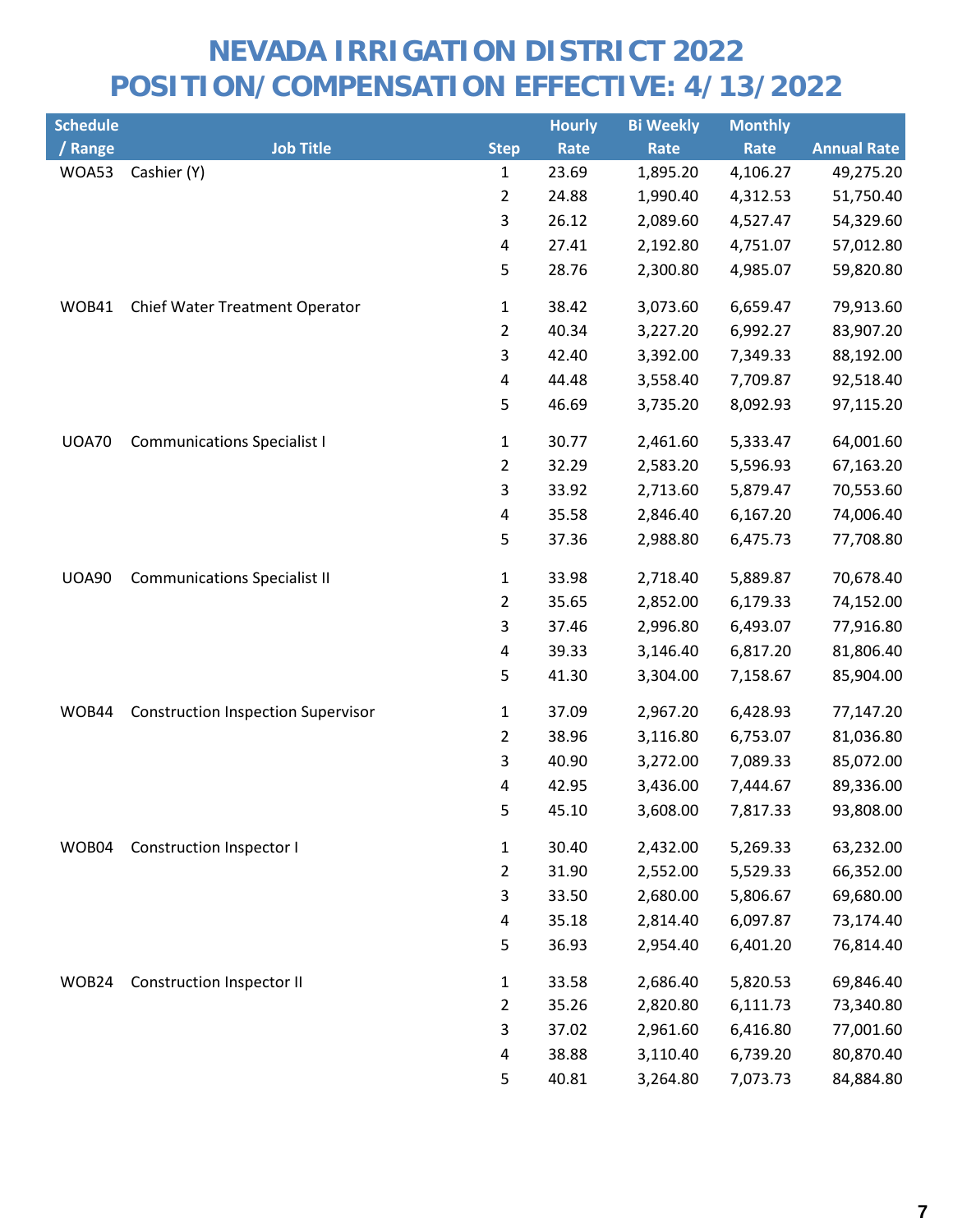| <b>Schedule</b> |                                               |                | <b>Hourly</b> | <b>Bi Weekly</b> | <b>Monthly</b> |                    |
|-----------------|-----------------------------------------------|----------------|---------------|------------------|----------------|--------------------|
| / Range         | <b>Job Title</b>                              | <b>Step</b>    | Rate          | Rate             | Rate           | <b>Annual Rate</b> |
| <b>UOC21</b>    | Controller                                    | $\mathbf{1}$   | 54.20         | 4,336.00         | 9,394.67       | 112,736.00         |
|                 |                                               | 2              | 56.90         | 4,552.00         | 9,862.67       | 118,352.00         |
|                 |                                               | 3              | 59.72         | 4,777.60         | 10,351.47      | 124,217.60         |
|                 |                                               | 4              | 62.72         | 5,017.60         | 10,871.47      | 130,457.60         |
|                 |                                               | 5              | 65.87         | 5,269.60         | 11,417.47      | 137,009.60         |
| WOA86           | <b>Cross Connection Control Technician I</b>  | $\mathbf{1}$   | 28.85         | 2,308.00         | 5,000.67       | 60,008.00          |
|                 |                                               | $\overline{2}$ | 30.28         | 2,422.40         | 5,248.53       | 62,982.40          |
|                 |                                               | 3              | 31.81         | 2,544.80         | 5,513.73       | 66,164.80          |
|                 |                                               | 4              | 33.39         | 2,671.20         | 5,787.60       | 69,451.20          |
|                 |                                               | 5              | 35.08         | 2,806.40         | 6,080.53       | 72,966.40          |
| WOB07           | <b>Cross Connection Control Technician II</b> | 1              | 31.90         | 2,552.00         | 5,529.33       | 66,352.00          |
|                 |                                               | $\overline{2}$ | 33.50         | 2,680.00         | 5,806.67       | 69,680.00          |
|                 |                                               | 3              | 35.17         | 2,813.60         | 6,096.13       | 73,153.60          |
|                 |                                               | 4              | 36.93         | 2,954.40         | 6,401.20       | 76,814.40          |
|                 |                                               | 5              | 38.77         | 3,101.60         | 6,720.13       | 80,641.60          |
| <b>WOB78</b>    | <b>Customer Service Administrator</b>         | 1              | 48.84         | 3,907.20         | 8,465.60       | 101,587.20         |
|                 |                                               | $\overline{2}$ | 51.25         | 4,100.00         | 8,883.33       | 106,600.00         |
|                 |                                               | 3              | 53.84         | 4,307.20         | 9,332.27       | 111,987.20         |
|                 |                                               | 4              | 56.51         | 4,520.80         | 9,795.07       | 117,540.80         |
|                 |                                               | 5              | 59.28         | 4,742.40         | 10,275.20      | 123,302.40         |
| WOA42           | <b>Customer Service Representative I</b>      | $\mathbf{1}$   | 23.93         | 1,914.40         | 4,147.87       | 49,774.40          |
|                 |                                               | $\overline{2}$ | 25.11         | 2,008.80         | 4,352.40       | 52,228.80          |
|                 |                                               | 3              | 26.39         | 2,111.20         | 4,574.27       | 54,891.20          |
|                 |                                               | 4              | 27.70         | 2,216.00         | 4,801.33       | 57,616.00          |
|                 |                                               | 5              | 29.08         | 2,326.40         | 5,040.53       | 60,486.40          |
| WOA62           | Customer Service Representative II            | $\mathbf{1}$   | 26.42         | 2,113.60         | 4,579.47       | 54,953.60          |
|                 |                                               | $\overline{2}$ | 27.74         | 2,219.20         | 4,808.27       | 57,699.20          |
|                 |                                               | 3              | 29.13         | 2,330.40         | 5,049.20       | 60,590.40          |
|                 |                                               | 4              | 30.62         | 2,449.60         | 5,307.47       | 63,689.60          |
|                 |                                               | 5              | 32.12         | 2,569.60         | 5,567.47       | 66,809.60          |
| WOA55           | Customer Service Technician I                 | $\mathbf{1}$   | 23.92         | 1,913.60         | 4,146.13       | 49,753.60          |
|                 |                                               | $\overline{2}$ | 25.10         | 2,008.00         | 4,350.67       | 52,208.00          |
|                 |                                               | 3              | 26.36         | 2,108.80         | 4,569.07       | 54,828.80          |
|                 |                                               | 4              | 27.68         | 2,214.40         | 4,797.87       | 57,574.40          |
|                 |                                               | 5              | 29.08         | 2,326.40         | 5,040.53       | 60,486.40          |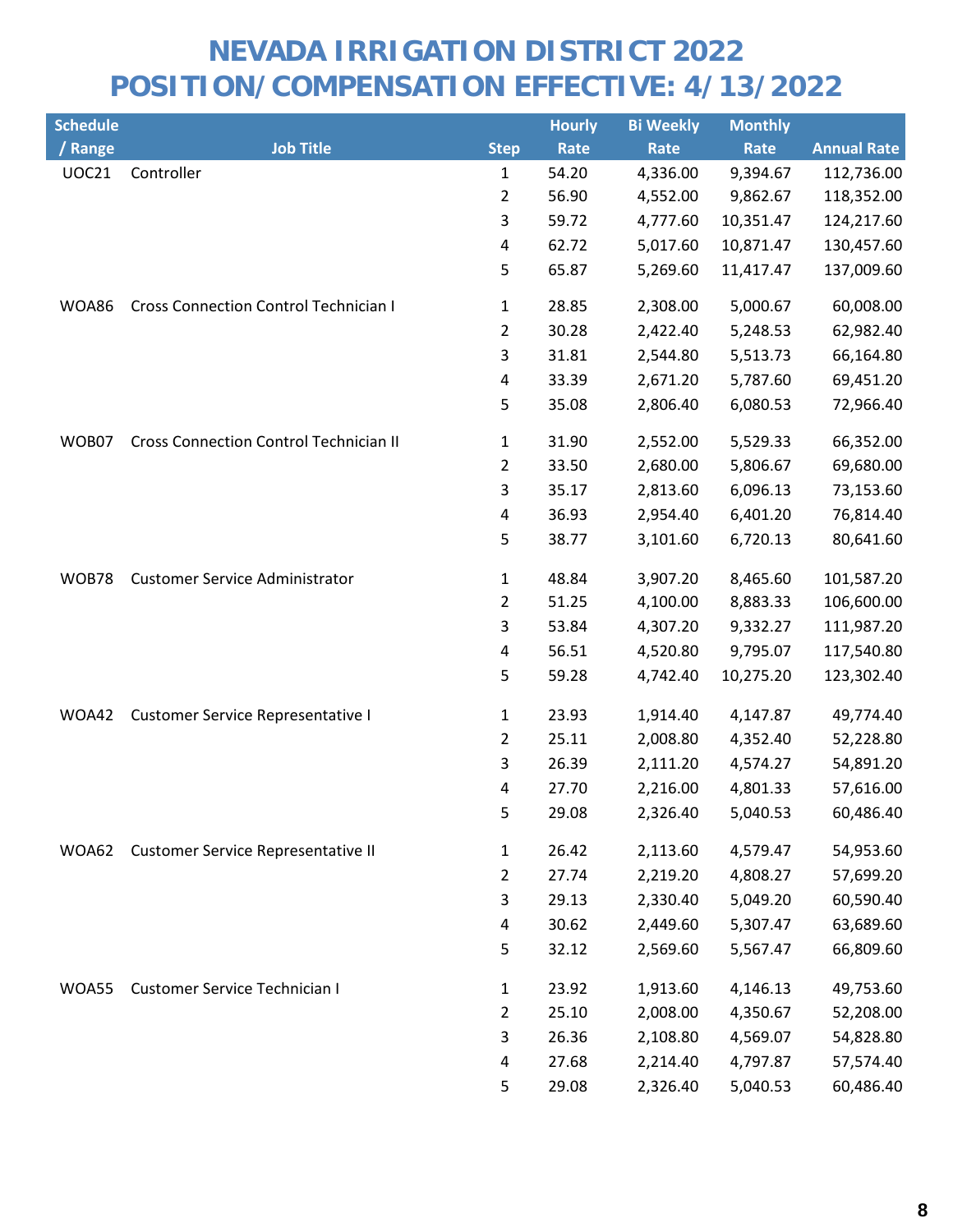| <b>Schedule</b> |                                          |                         | <b>Hourly</b> | <b>Bi Weekly</b> | <b>Monthly</b> |                    |
|-----------------|------------------------------------------|-------------------------|---------------|------------------|----------------|--------------------|
| / Range         | <b>Job Title</b>                         | <b>Step</b>             | Rate          | Rate             | Rate           | <b>Annual Rate</b> |
| WOA75           | <b>Customer Service Technician II</b>    | $\mathbf{1}$            | 26.44         | 2,115.20         | 4,582.93       | 54,995.20          |
|                 |                                          | $\overline{2}$          | 27.73         | 2,218.40         | 4,806.53       | 57,678.40          |
|                 |                                          | 3                       | 29.12         | 2,329.60         | 5,047.47       | 60,569.60          |
|                 |                                          | 4                       | 30.59         | 2,447.20         | 5,302.27       | 63,627.20          |
|                 |                                          | 5                       | 32.12         | 2,569.60         | 5,567.47       | 66,809.60          |
| DIR01           | Director                                 | $\mathbf{1}$            | 7.21          | 576.92           | 1,250.00       | 15,000.00          |
| WOA55           | Dispatcher I                             | $\mathbf{1}$            | 23.92         | 1,913.60         | 4,146.13       | 49,753.60          |
|                 |                                          | $\overline{2}$          | 25.10         | 2,008.00         | 4,350.67       | 52,208.00          |
|                 |                                          | 3                       | 26.36         | 2,108.80         | 4,569.07       | 54,828.80          |
|                 |                                          | 4                       | 27.68         | 2,214.40         | 4,797.87       | 57,574.40          |
|                 |                                          | 5                       | 29.08         | 2,326.40         | 5,040.53       | 60,486.40          |
| WOA75           | Dispatcher II                            | $\mathbf 1$             | 26.44         | 2,115.20         | 4,582.93       | 54,995.20          |
|                 |                                          | $\overline{2}$          | 27.73         | 2,218.40         | 4,806.53       | 57,678.40          |
|                 |                                          | $\mathsf 3$             | 29.12         | 2,329.60         | 5,047.47       | 60,569.60          |
|                 |                                          | $\overline{\mathbf{4}}$ | 30.59         | 2,447.20         | 5,302.27       | 63,627.20          |
|                 |                                          | 5                       | 32.12         | 2,569.60         | 5,567.47       | 66,809.60          |
| WOB92           | <b>Electrical Systems Superintendent</b> | $\mathbf{1}$            | 54.22         | 4,337.60         | 9,398.13       | 112,777.60         |
|                 |                                          | $\overline{2}$          | 56.91         | 4,552.80         | 9,864.40       | 118,372.80         |
|                 |                                          | 3                       | 59.75         | 4,780.00         | 10,356.67      | 124,280.00         |
|                 |                                          | 4                       | 62.74         | 5,019.20         | 10,874.93      | 130,499.20         |
|                 |                                          | 5                       | 65.87         | 5,269.60         | 11,417.47      | 137,009.60         |
| WOB28           | Electrical Systems Technician I          | $\mathbf{1}$            | 39.78         | 3,182.40         | 6,895.20       | 82,742.40          |
|                 |                                          | $\overline{2}$          | 41.75         | 3,340.00         | 7,236.67       | 86,840.00          |
|                 |                                          | 3                       | 43.84         | 3,507.20         | 7,598.93       | 91,187.20          |
|                 |                                          | $\overline{\mathbf{4}}$ | 46.02         | 3,681.60         | 7,976.80       | 95,721.60          |
|                 |                                          | 5                       | 48.32         | 3,865.60         | 8,375.47       | 100,505.60         |
| WOB48           | Electrical Systems Technician II         | $\mathbf{1}$            | 43.92         | 3,513.60         | 7,612.80       | 91,353.60          |
|                 |                                          | $\overline{2}$          | 46.13         | 3,690.40         | 7,995.87       | 95,950.40          |
|                 |                                          | 3                       | 48.44         | 3,875.20         | 8,396.27       | 100,755.20         |
|                 |                                          | 4                       | 50.86         | 4,068.80         | 8,815.73       | 105,788.80         |
|                 |                                          | 5                       | 53.38         | 4,270.40         | 9,252.53       | 111,030.40         |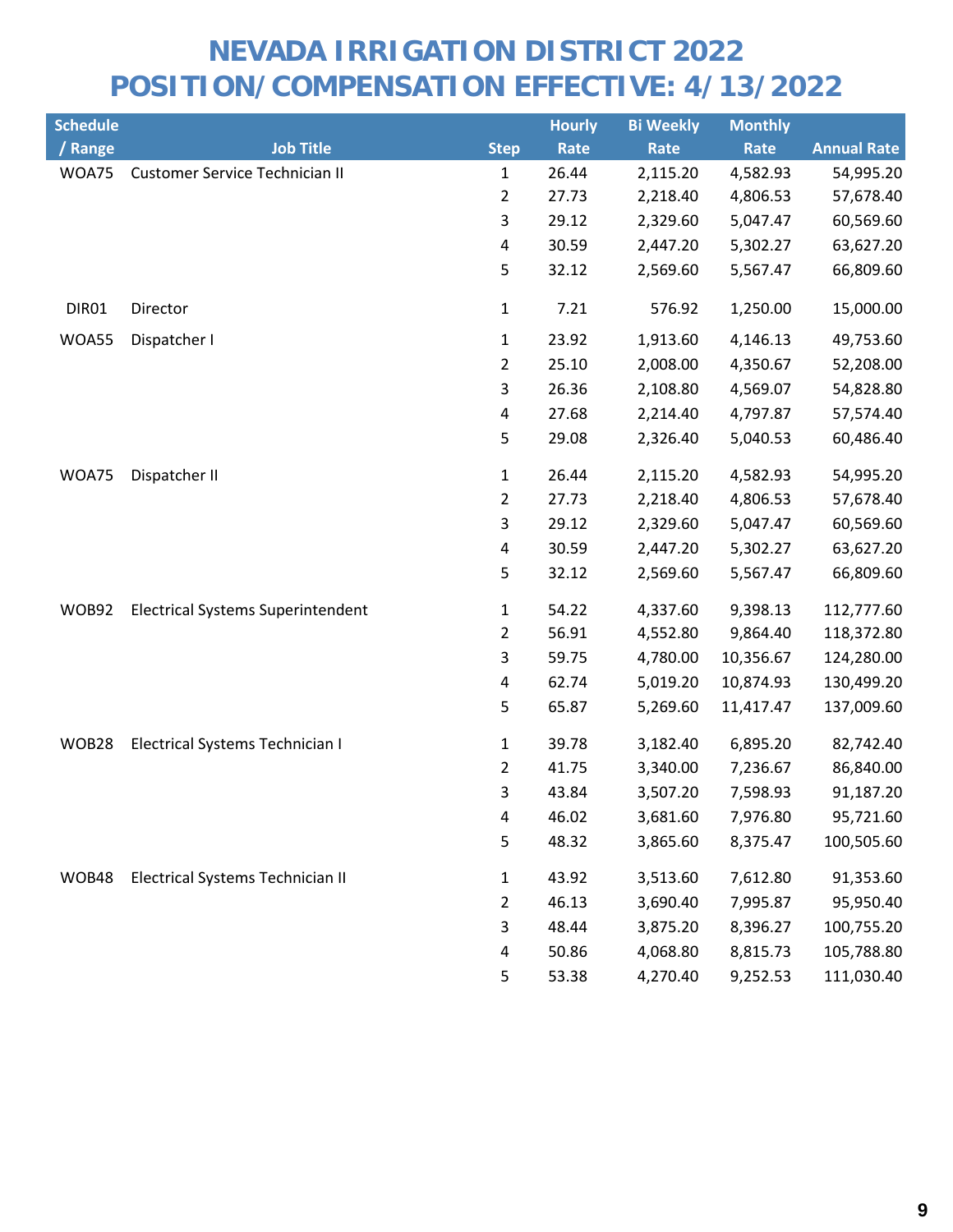| <b>Schedule</b> |                                       |                         | <b>Hourly</b> | <b>Bi Weekly</b> | <b>Monthly</b> |                    |
|-----------------|---------------------------------------|-------------------------|---------------|------------------|----------------|--------------------|
| / Range         | <b>Job Title</b>                      | <b>Step</b>             | Rate          | Rate             | Rate           | <b>Annual Rate</b> |
| MOC82           | <b>Engineering Manager</b>            | $\mathbf{1}$            | 77.58         | 6,206.40         | 13,447.20      | 161,366.40         |
|                 |                                       | 2                       | 81.66         | 6,532.80         | 14,154.40      | 169,852.80         |
|                 |                                       | 3                       | 85.96         | 6,876.80         | 14,899.73      | 178,796.80         |
|                 |                                       | $\overline{\mathbf{4}}$ | 90.48         | 7,238.40         | 15,683.20      | 188,198.40         |
|                 |                                       | 5                       | 95.24         | 7,619.20         | 16,508.27      | 198,099.20         |
|                 |                                       | 6                       | 100.00        | 8,000.00         | 17,333.33      | 208,000.00         |
|                 |                                       | $\overline{7}$          | 105.00        | 8,400.00         | 18,200.00      | 218,400.00         |
| WOB03           | <b>Engineering Technician I</b>       | $\mathbf{1}$            | 30.23         | 2,418.40         | 5,239.87       | 62,878.40          |
|                 |                                       | $\overline{2}$          | 31.76         | 2,540.80         | 5,505.07       | 66,060.80          |
|                 |                                       | 3                       | 33.32         | 2,665.60         | 5,775.47       | 69,305.60          |
|                 |                                       | $\overline{\mathbf{4}}$ | 34.99         | 2,799.20         | 6,064.93       | 72,779.20          |
|                 |                                       | 5                       | 36.74         | 2,939.20         | 6,368.27       | 76,419.20          |
| WOB23           | <b>Engineering Technician II</b>      | 1                       | 33.38         | 2,670.40         | 5,785.87       | 69,430.40          |
|                 |                                       | $\overline{2}$          | 35.07         | 2,805.60         | 6,078.80       | 72,945.60          |
|                 |                                       | 3                       | 36.81         | 2,944.80         | 6,380.40       | 76,564.80          |
|                 |                                       | 4                       | 38.67         | 3,093.60         | 6,702.80       | 80,433.60          |
|                 |                                       | 5                       | 40.59         | 3,247.20         | 7,035.60       | 84,427.20          |
| UOC03           | Environmental Resources Administrator | 1                       | 49.54         | 3,963.20         | 8,586.93       | 103,043.20         |
|                 |                                       | $\overline{c}$          | 52.00         | 4,160.00         | 9,013.33       | 108,160.00         |
|                 |                                       | 3                       | 54.62         | 4,369.60         | 9,467.47       | 113,609.60         |
|                 |                                       | 4                       | 57.32         | 4,585.60         | 9,935.47       | 119,225.60         |
|                 |                                       | 5                       | 60.23         | 4,818.40         | 10,439.87      | 125,278.40         |
| <b>UOA85</b>    | Environmental Resources Technician I  | $\mathbf{1}$            | 27.77         | 2,221.60         | 4,813.47       | 57,761.60          |
|                 |                                       | $\overline{2}$          | 29.14         | 2,331.20         | 5,050.93       | 60,611.20          |
|                 |                                       | 3                       | 30.62         | 2,449.60         | 5,307.47       | 63,689.60          |
|                 |                                       | $\overline{\mathbf{4}}$ | 32.14         | 2,571.20         | 5,570.93       | 66,851.20          |
|                 |                                       | 5                       | 33.76         | 2,700.80         | 5,851.73       | 70,220.80          |
| UOB03           | Environmental Resources Technician II | $\mathbf{1}$            | 30.23         | 2,418.40         | 5,239.87       | 62,878.40          |
|                 |                                       | $\overline{2}$          | 31.76         | 2,540.80         | 5,505.07       | 66,060.80          |
|                 |                                       | 3                       | 33.32         | 2,665.60         | 5,775.47       | 69,305.60          |
|                 |                                       | 4                       | 34.99         | 2,799.20         | 6,064.93       | 72,779.20          |
|                 |                                       | 5                       | 36.74         | 2,939.20         | 6,368.27       | 76,419.20          |
| <b>WOA82</b>    | <b>Equipment Mechanic I</b>           | $\mathbf{1}$            | 27.37         | 2,189.60         | 4,744.13       | 56,929.60          |
|                 |                                       | $\overline{2}$          | 28.70         | 2,296.00         | 4,974.67       | 59,696.00          |
|                 |                                       | 3                       | 30.17         | 2,413.60         | 5,229.47       | 62,753.60          |
|                 |                                       | 4                       | 31.67         | 2,533.60         | 5,489.47       | 65,873.60          |
|                 |                                       | 5                       | 33.26         | 2,660.80         | 5,765.07       | 69,180.80          |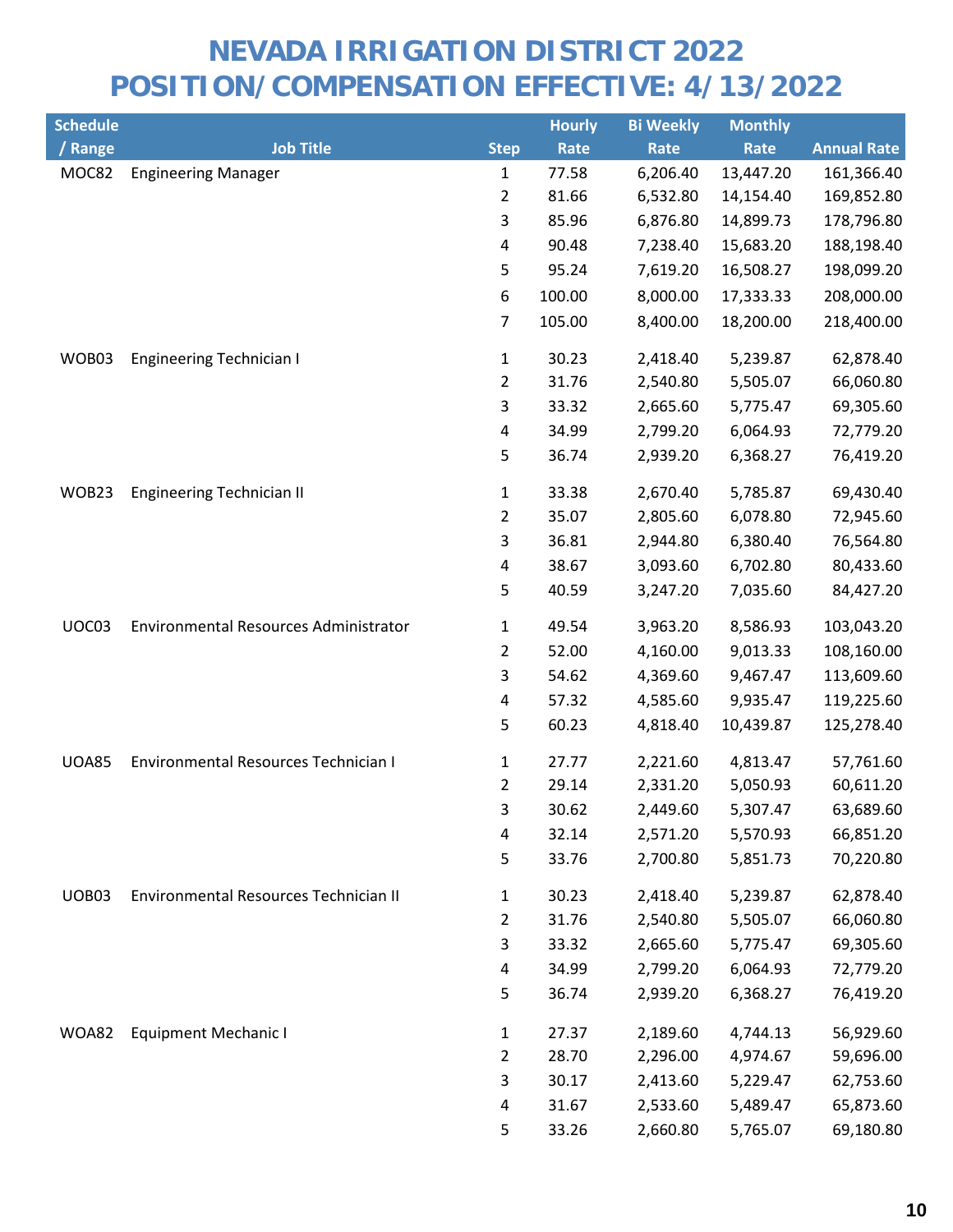| <b>Schedule</b> |                                      |                         | <b>Hourly</b> | <b>Bi Weekly</b> | <b>Monthly</b> |                    |
|-----------------|--------------------------------------|-------------------------|---------------|------------------|----------------|--------------------|
| / Range         | <b>Job Title</b>                     | <b>Step</b>             | Rate          | Rate             | Rate           | <b>Annual Rate</b> |
| WOB02           | <b>Equipment Mechanic II</b>         | 1                       | 30.10         | 2,408.00         | 5,217.33       | 62,608.00          |
|                 |                                      | $\overline{2}$          | 31.59         | 2,527.20         | 5,475.60       | 65,707.20          |
|                 |                                      | 3                       | 33.17         | 2,653.60         | 5,749.47       | 68,993.60          |
|                 |                                      | $\pmb{4}$               | 34.82         | 2,785.60         | 6,035.47       | 72,425.60          |
|                 |                                      | 5                       | 36.57         | 2,925.60         | 6,338.80       | 76,065.60          |
| WOB32           | <b>Equipment Mechanic Supervisor</b> | 1                       | 36.34         | 2,907.20         | 6,298.93       | 75,587.20          |
|                 |                                      | $\overline{2}$          | 38.15         | 3,052.00         | 6,612.67       | 79,352.00          |
|                 |                                      | $\mathsf 3$             | 40.08         | 3,206.40         | 6,947.20       | 83,366.40          |
|                 |                                      | $\overline{\mathbf{4}}$ | 42.05         | 3,364.00         | 7,288.67       | 87,464.00          |
|                 |                                      | 5                       | 44.15         | 3,532.00         | 7,652.67       | 91,832.00          |
| WOA95           | <b>Equipment Operator</b>            | $\mathbf{1}$            | 29.53         | 2,362.40         | 5,118.53       | 61,422.40          |
|                 |                                      | $\overline{2}$          | 31.02         | 2,481.60         | 5,376.80       | 64,521.60          |
|                 |                                      | 3                       | 32.57         | 2,605.60         | 5,645.47       | 67,745.60          |
|                 |                                      | $\overline{\mathbf{4}}$ | 34.21         | 2,736.80         | 5,929.73       | 71,156.80          |
|                 |                                      | 5                       | 35.90         | 2,872.00         | 6,222.67       | 74,672.00          |
| WOA53           | <b>Equipment Service Worker</b>      | $\mathbf{1}$            | 23.69         | 1,895.20         | 4,106.27       | 49,275.20          |
|                 |                                      | $\overline{2}$          | 24.88         | 1,990.40         | 4,312.53       | 51,750.40          |
|                 |                                      | 3                       | 26.12         | 2,089.60         | 4,527.47       | 54,329.60          |
|                 |                                      | $\pmb{4}$               | 27.41         | 2,192.80         | 4,751.07       | 57,012.80          |
|                 |                                      | 5                       | 28.76         | 2,300.80         | 4,985.07       | 59,820.80          |
| WOA72           | <b>Facility Ranger</b>               | $\mathbf{1}$            | 26.14         | 2,091.20         | 4,530.93       | 54,371.20          |
|                 |                                      | $\overline{2}$          | 27.47         | 2,197.60         | 4,761.47       | 57,137.60          |
|                 |                                      | $\mathsf 3$             | 28.83         | 2,306.40         | 4,997.20       | 59,966.40          |
|                 |                                      | 4                       | 30.26         | 2,420.80         | 5,245.07       | 62,940.80          |
|                 |                                      | 5                       | 32.60         | 2,608.00         | 5,650.67       | 67,808.00          |
| <b>UOB20</b>    | <b>Finance Analyst</b>               | $\mathbf{1}$            | 38.85         | 3,108.00         | 6,734.00       | 80,808.00          |
|                 |                                      | $\overline{2}$          | 40.77         | 3,261.60         | 7,066.80       | 84,801.60          |
|                 |                                      | 3                       | 42.80         | 3,424.00         | 7,418.67       | 89,024.00          |
|                 |                                      | 4                       | 44.97         | 3,597.60         | 7,794.80       | 93,537.60          |
|                 |                                      | 5                       | 47.21         | 3,776.80         | 8,183.07       | 98,196.80          |
| WOA41           | Finance Assistant I                  | $\mathbf{1}$            | 22.31         | 1,784.80         | 3,867.07       | 46,404.80          |
|                 |                                      | $\overline{2}$          | 23.41         | 1,872.80         | 4,057.73       | 48,692.80          |
|                 |                                      | 3                       | 24.60         | 1,968.00         | 4,264.00       | 51,168.00          |
|                 |                                      | 4                       | 25.82         | 2,065.60         | 4,475.47       | 53,705.60          |
|                 |                                      | 5                       | 27.11         | 2,168.80         | 4,699.07       | 56,388.80          |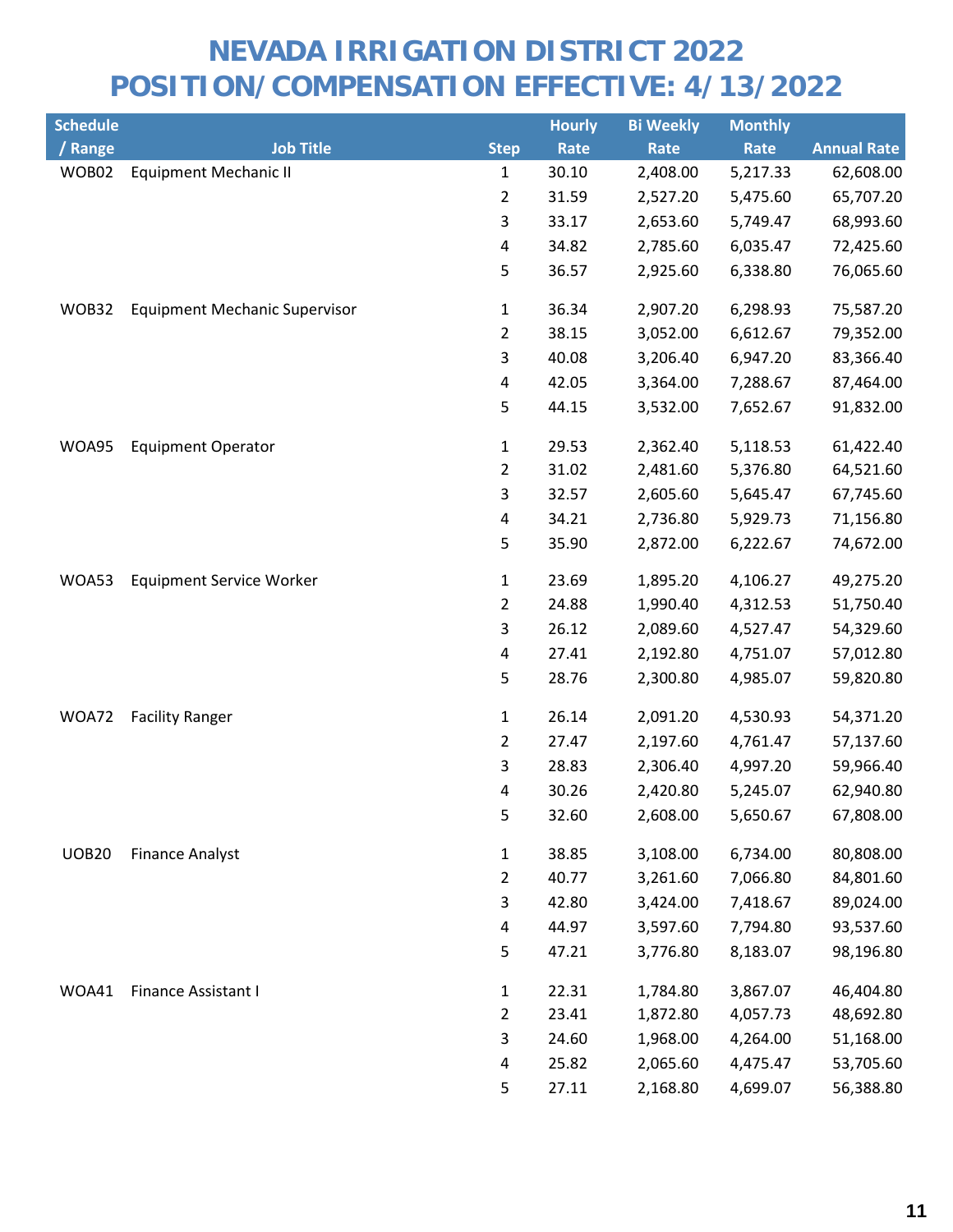| <b>Schedule</b> |                                  |                | <b>Hourly</b> | <b>Bi Weekly</b> | <b>Monthly</b> |                    |
|-----------------|----------------------------------|----------------|---------------|------------------|----------------|--------------------|
| / Range         | <b>Job Title</b>                 | <b>Step</b>    | <b>Rate</b>   | Rate             | Rate           | <b>Annual Rate</b> |
| WOA61           | <b>Finance Assistant II</b>      | $\mathbf{1}$   | 24.63         | 1,970.40         | 4,269.20       | 51,230.40          |
|                 |                                  | 2              | 25.86         | 2,068.80         | 4,482.40       | 53,788.80          |
|                 |                                  | 3              | 27.15         | 2,172.00         | 4,706.00       | 56,472.00          |
|                 |                                  | 4              | 28.54         | 2,283.20         | 4,946.93       | 59,363.20          |
|                 |                                  | 5              | 29.94         | 2,395.20         | 5,189.60       | 62,275.20          |
| MOC66           | <b>Finance Manager</b>           | $\mathbf{1}$   | 77.58         | 6,206.40         | 13,447.20      | 161,366.40         |
|                 |                                  | $\overline{2}$ | 81.66         | 6,532.80         | 14,154.40      | 169,852.80         |
|                 |                                  | 3              | 85.96         | 6,876.80         | 14,899.73      | 178,796.80         |
|                 |                                  | 4              | 90.48         | 7,238.40         | 15,683.20      | 188,198.40         |
|                 |                                  | 5              | 95.24         | 7,619.20         | 16,508.27      | 198,099.20         |
|                 |                                  | 6              | 100.00        | 8,000.00         | 17,333.33      | 208,000.00         |
|                 |                                  | $\overline{7}$ | 105.00        | 8,400.00         | 18,200.00      | 218,400.00         |
| GM001           | <b>General Manager</b>           | $\mathbf{1}$   | 124.67        | 9,973.60         | 21,609.47      | 259,313.60         |
| WOB03           | <b>GIS Technician I</b>          | $\mathbf{1}$   | 30.23         | 2,418.40         | 5,239.87       | 62,878.40          |
|                 |                                  | $\overline{c}$ | 31.76         | 2,540.80         | 5,505.07       | 66,060.80          |
|                 |                                  | 3              | 33.32         | 2,665.60         | 5,775.47       | 69,305.60          |
|                 |                                  | 4              | 34.99         | 2,799.20         | 6,064.93       | 72,779.20          |
|                 |                                  | 5              | 36.74         | 2,939.20         | 6,368.27       | 76,419.20          |
| WOB23           | <b>GIS Technician II</b>         | $\mathbf{1}$   | 33.38         | 2,670.40         | 5,785.87       | 69,430.40          |
|                 |                                  | $\overline{2}$ | 35.07         | 2,805.60         | 6,078.80       | 72,945.60          |
|                 |                                  | 3              | 36.81         | 2,944.80         | 6,380.40       | 76,564.80          |
|                 |                                  | 4              | 38.67         | 3,093.60         | 6,702.80       | 80,433.60          |
|                 |                                  | 5              | 40.59         | 3,247.20         | 7,035.60       | 84,427.20          |
|                 | MOB72 Human Resources Manager    | 1              | 57.18         | 4,574.40         | 9,911.20       | 118,934.40         |
|                 |                                  | $\overline{2}$ | 60.19         | 4,815.20         | 10,432.93      | 125,195.20         |
|                 |                                  | 3              | 63.36         | 5,068.80         | 10,982.40      | 131,788.80         |
|                 |                                  | 4              | 66.69         | 5,335.20         | 11,559.60      | 138,715.20         |
|                 |                                  | 5              | 70.20         | 5,616.00         | 12,168.00      | 146,016.00         |
|                 |                                  | 6              | 73.71         | 5,896.80         | 12,776.40      | 153,316.80         |
|                 |                                  | $\overline{7}$ | 77.40         | 6,192.00         | 13,416.00      | 160,992.00         |
| <b>UOB13</b>    | Human Resources Representative I | $\mathbf{1}$   | 31.79         | 2,543.20         | 5,510.27       | 66,123.20          |
|                 |                                  | 2              | 33.36         | 2,668.80         | 5,782.40       | 69,388.80          |
|                 |                                  | 3              | 35.02         | 2,801.60         | 6,070.13       | 72,841.60          |
|                 |                                  | 4              | 36.77         | 2,941.60         | 6,373.47       | 76,481.60          |
|                 |                                  | 5              | 38.63         | 3,090.40         | 6,695.87       | 80,350.40          |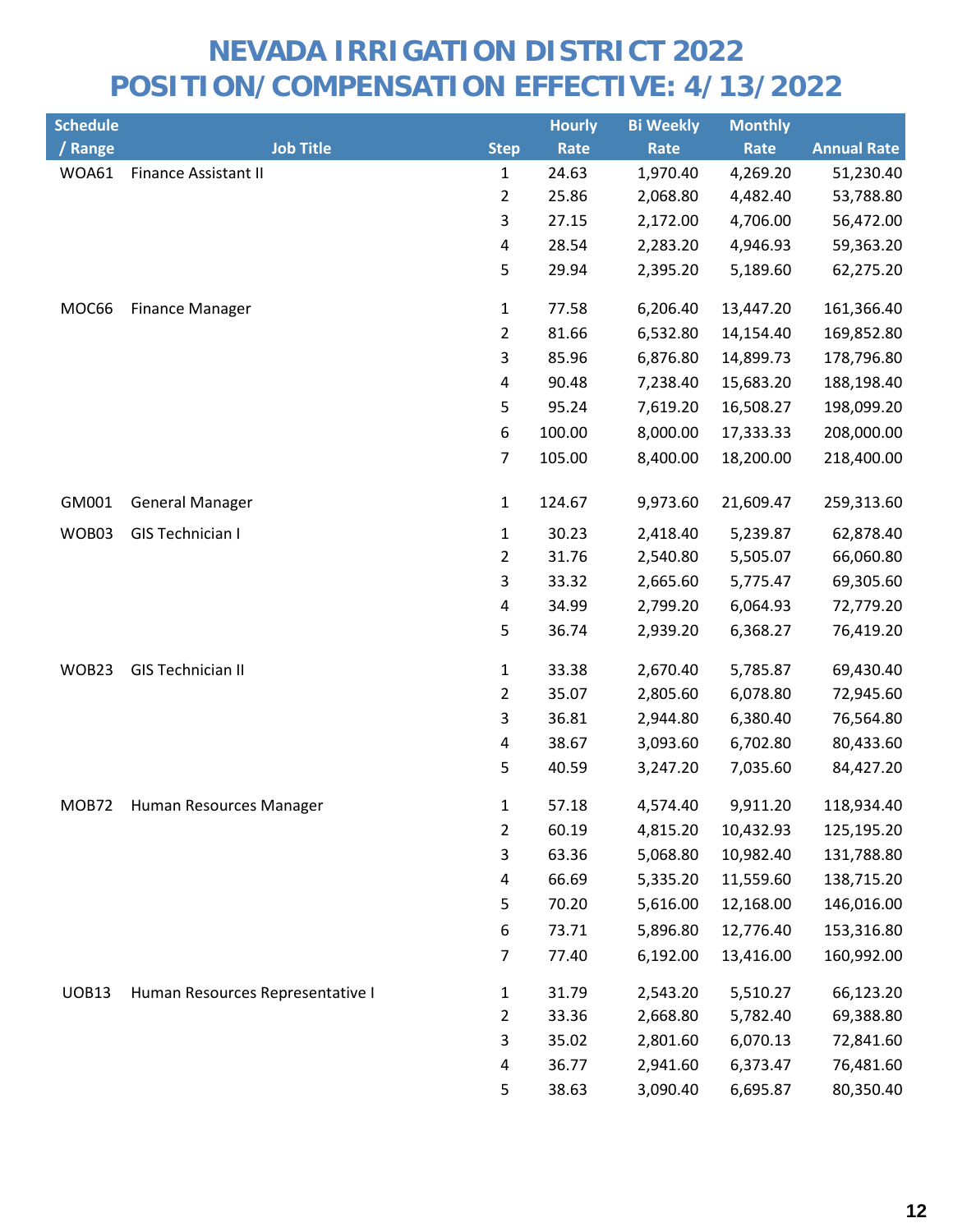| <b>Schedule</b> |                                                 |                | <b>Hourly</b> | <b>Bi Weekly</b> | <b>Monthly</b> |                    |
|-----------------|-------------------------------------------------|----------------|---------------|------------------|----------------|--------------------|
| / Range         | <b>Job Title</b>                                | <b>Step</b>    | <b>Rate</b>   | Rate             | Rate           | <b>Annual Rate</b> |
| <b>UOB51</b>    | Human Resources Representative II               | $\mathbf{1}$   | 38.41         | 3,072.80         | 6,657.73       | 79,892.80          |
|                 |                                                 | 2              | 40.35         | 3,228.00         | 6,994.00       | 83,928.00          |
|                 |                                                 | 3              | 42.36         | 3,388.80         | 7,342.40       | 88,108.80          |
|                 |                                                 | 4              | 44.45         | 3,556.00         | 7,704.67       | 92,456.00          |
|                 |                                                 | 5              | 46.68         | 3,734.40         | 8,091.20       | 97,094.40          |
| <b>WOA85</b>    | Hydraulic Technician I                          | $\mathbf{1}$   | 28.27         | 2,261.60         | 4,900.13       | 58,801.60          |
|                 |                                                 | $\overline{2}$ | 29.66         | 2,372.80         | 5,141.07       | 61,692.80          |
|                 |                                                 | 3              | 31.17         | 2,493.60         | 5,402.80       | 64,833.60          |
|                 |                                                 | 4              | 32.72         | 2,617.60         | 5,671.47       | 68,057.60          |
|                 |                                                 | 5              | 34.37         | 2,749.60         | 5,957.47       | 71,489.60          |
| WOB06           | Hydraulic Technician II                         | $\mathbf{1}$   | 31.09         | 2,487.20         | 5,388.93       | 64,667.20          |
|                 |                                                 | $\overline{2}$ | 32.65         | 2,612.00         | 5,659.33       | 67,912.00          |
|                 |                                                 | 3              | 34.28         | 2,742.40         | 5,941.87       | 71,302.40          |
|                 |                                                 | 4              | 35.99         | 2,879.20         | 6,238.27       | 74,859.20          |
|                 |                                                 | 5              | 37.78         | 3,022.40         | 6,548.53       | 78,582.40          |
| WOB45           | Hydro Electrical Machinist I                    | $\mathbf{1}$   | 40.67         | 3,253.60         | 7,049.47       | 84,593.60          |
|                 |                                                 | 2              | 42.70         | 3,416.00         | 7,401.33       | 88,816.00          |
|                 |                                                 | 3              | 44.85         | 3,588.00         | 7,774.00       | 93,288.00          |
|                 |                                                 | 4              | 47.10         | 3,768.00         | 8,164.00       | 97,968.00          |
|                 |                                                 | 5              | 49.44         | 3,955.20         | 8,569.60       | 102,835.20         |
| WOB65           | Hydro Electrical Machinist II                   | $\mathbf{1}$   | 44.94         | 3,595.20         | 7,789.60       | 93,475.20          |
|                 |                                                 | 2              | 47.19         | 3,775.20         | 8,179.60       | 98,155.20          |
|                 |                                                 | 3              | 49.55         | 3,964.00         | 8,588.67       | 103,064.00         |
|                 |                                                 | 4              | 52.03         | 4,162.40         | 9,018.53       | 108,222.40         |
|                 |                                                 | 5              | 54.62         | 4,369.60         | 9,467.47       | 113,609.60         |
| WOB55           | <b>Hydroelectric Communication Technician I</b> | 1              | 42.48         | 3,398.40         | 7,363.20       | 88,358.40          |
|                 |                                                 | 2              | 44.60         | 3,568.00         | 7,730.67       | 92,768.00          |
|                 |                                                 | 3              | 46.83         | 3,746.40         | 8,117.20       | 97,406.40          |
|                 |                                                 | 4              | 49.15         | 3,932.00         | 8,519.33       | 102,232.00         |
|                 |                                                 | 5              | 51.62         | 4,129.60         | 8,947.47       | 107,369.60         |
| WOB75           | Hydroelectric Communication Technician II       | $\mathbf{1}$   | 46.93         | 3,754.40         | 8,134.53       | 97,614.40          |
|                 |                                                 | 2              | 49.29         | 3,943.20         | 8,543.60       | 102,523.20         |
|                 |                                                 | 3              | 51.74         | 4,139.20         | 8,968.27       | 107,619.20         |
|                 |                                                 | 4              | 54.30         | 4,344.00         | 9,412.00       | 112,944.00         |
|                 |                                                 | 5              | 57.07         | 4,565.60         | 9,892.13       | 118,705.60         |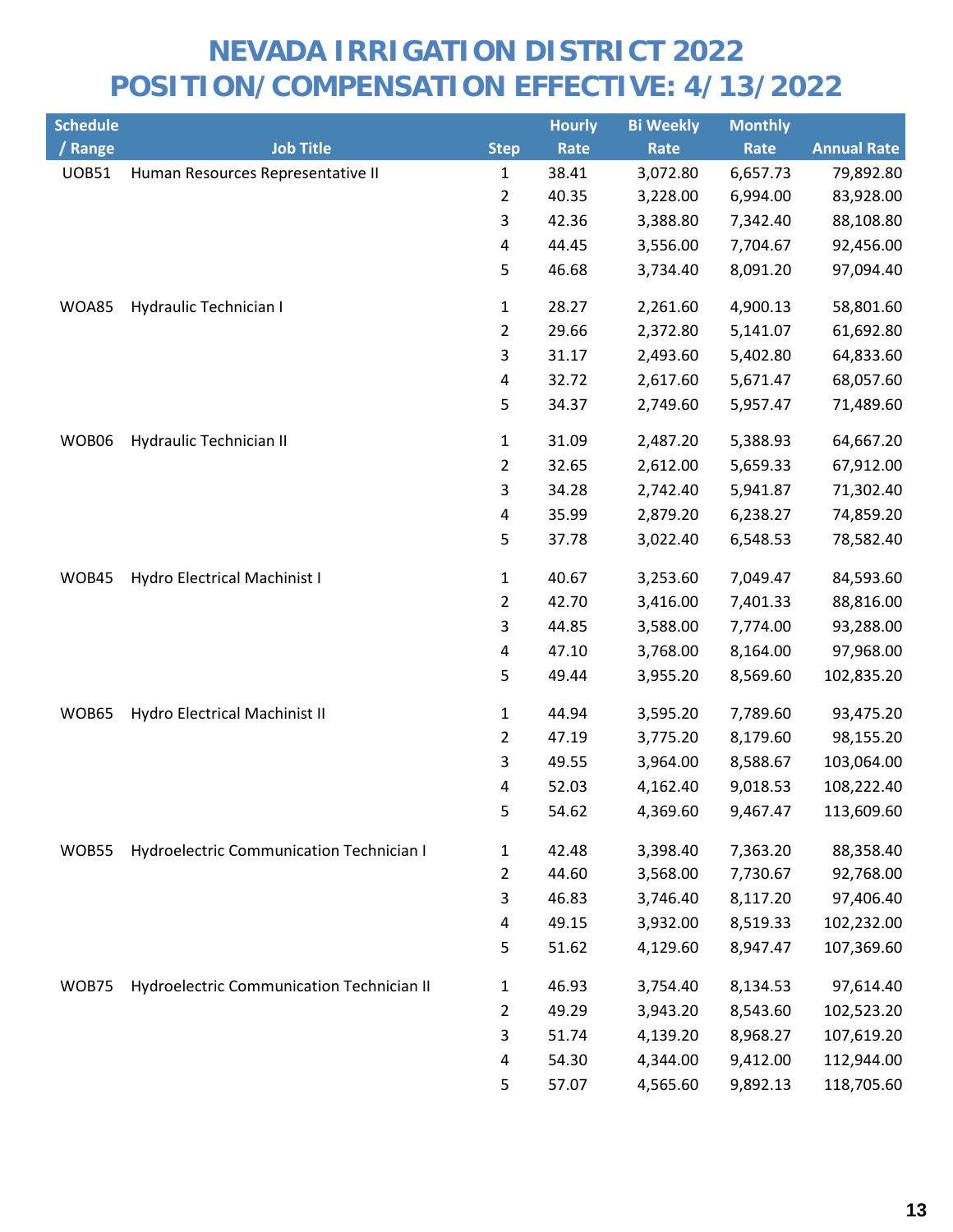| <b>Schedule</b> |                                                |                | <b>Hourly</b> | <b>Bi Weekly</b> | <b>Monthly</b> |                    |
|-----------------|------------------------------------------------|----------------|---------------|------------------|----------------|--------------------|
| / Range         | <b>Job Title</b>                               | <b>Step</b>    | Rate          | Rate             | Rate           | <b>Annual Rate</b> |
| <b>UOC40</b>    | Hydroelectric Compliance Administrator         | $\mathbf{1}$   | 59.60         | 4,768.00         | 10,330.67      | 123,968.00         |
|                 |                                                | 2              | 62.56         | 5,004.80         | 10,843.73      | 130,124.80         |
|                 |                                                | 3              | 65.66         | 5,252.80         | 11,381.07      | 136,572.80         |
|                 |                                                | 4              | 68.96         | 5,516.80         | 11,953.07      | 143,436.80         |
|                 |                                                | 5              | 72.41         | 5,792.80         | 12,551.07      | 150,612.80         |
| UOC23           | <b>Hydroelectric Compliance Analyst</b>        | 1              | 54.72         | 4,377.60         | 9,484.80       | 113,817.60         |
|                 |                                                | 2              | 57.50         | 4,600.00         | 9,966.67       | 119,600.00         |
|                 |                                                | 3              | 60.34         | 4,827.20         | 10,458.93      | 125,507.20         |
|                 |                                                | 4              | 63.34         | 5,067.20         | 10,978.93      | 131,747.20         |
|                 |                                                | 5              | 66.53         | 5,322.40         | 11,531.87      | 138,382.40         |
| WOC30           | Hydroelectric Compliance and                   | 1              | 57.25         | 4,580.00         | 9,923.33       | 119,080.00         |
|                 | <b>Protection Systems Specialist</b>           | 2              | 60.11         | 4,808.80         | 10,419.07      | 125,028.80         |
|                 |                                                | 3              | 63.12         | 5,049.60         | 10,940.80      | 131,289.60         |
|                 |                                                | 4              | 66.28         | 5,302.40         | 11,488.53      | 137,862.40         |
|                 |                                                | 5              | 69.59         | 5,567.20         | 12,062.27      | 144,747.20         |
| WOB09           | Hydroelectric Compliance Technician I          | 1              | 32.40         | 2,592.00         | 5,616.00       | 67,392.00          |
|                 |                                                | 2              | 34.04         | 2,723.20         | 5,900.27       | 70,803.20          |
|                 |                                                | 3              | 35.71         | 2,856.80         | 6,189.73       | 74,276.80          |
|                 |                                                | $\pmb{4}$      | 37.50         | 3,000.00         | 6,500.00       | 78,000.00          |
|                 |                                                | 5              | 39.38         | 3,150.40         | 6,825.87       | 81,910.40          |
| WOB25           | Hydroelectric Compliance Technician II         | 1              | 35.78         | 2,862.40         | 6,201.87       | 74,422.40          |
|                 |                                                | $\overline{2}$ | 37.60         | 3,008.00         | 6,517.33       | 78,208.00          |
|                 |                                                | 3              | 39.46         | 3,156.80         | 6,839.73       | 82,076.80          |
|                 |                                                | 4              | 41.45         | 3,316.00         | 7,184.67       | 86,216.00          |
|                 |                                                | 5              | 43.51         | 3,480.80         | 7,541.73       | 90,500.80          |
| WOC46           | <b>Hydroelectric Generation Superintendent</b> | $\mathbf{1}$   | 62.98         | 5,038.40         | 10,916.53      | 130,998.40         |
|                 |                                                | 2              | 66.13         | 5,290.40         | 11,462.53      | 137,550.40         |
|                 |                                                | 3              | 69.44         | 5,555.20         | 12,036.27      | 144,435.20         |
|                 |                                                | 4              | 72.91         | 5,832.80         | 12,637.73      | 151,652.80         |
|                 |                                                | 5              | 76.56         | 6,124.80         | 13,270.40      | 159,244.80         |
| WOC46           | Hydroelectric Maintenance                      | $\mathbf{1}$   | 62.98         | 5,038.40         | 10,916.53      | 130,998.40         |
|                 | Superintendent                                 | $\overline{2}$ | 66.13         | 5,290.40         | 11,462.53      | 137,550.40         |
|                 |                                                | 3              | 69.44         | 5,555.20         | 12,036.27      | 144,435.20         |
|                 |                                                | 4              | 72.91         | 5,832.80         | 12,637.73      | 151,652.80         |
|                 |                                                | 5              | 76.56         | 6,124.80         | 13,270.40      | 159,244.80         |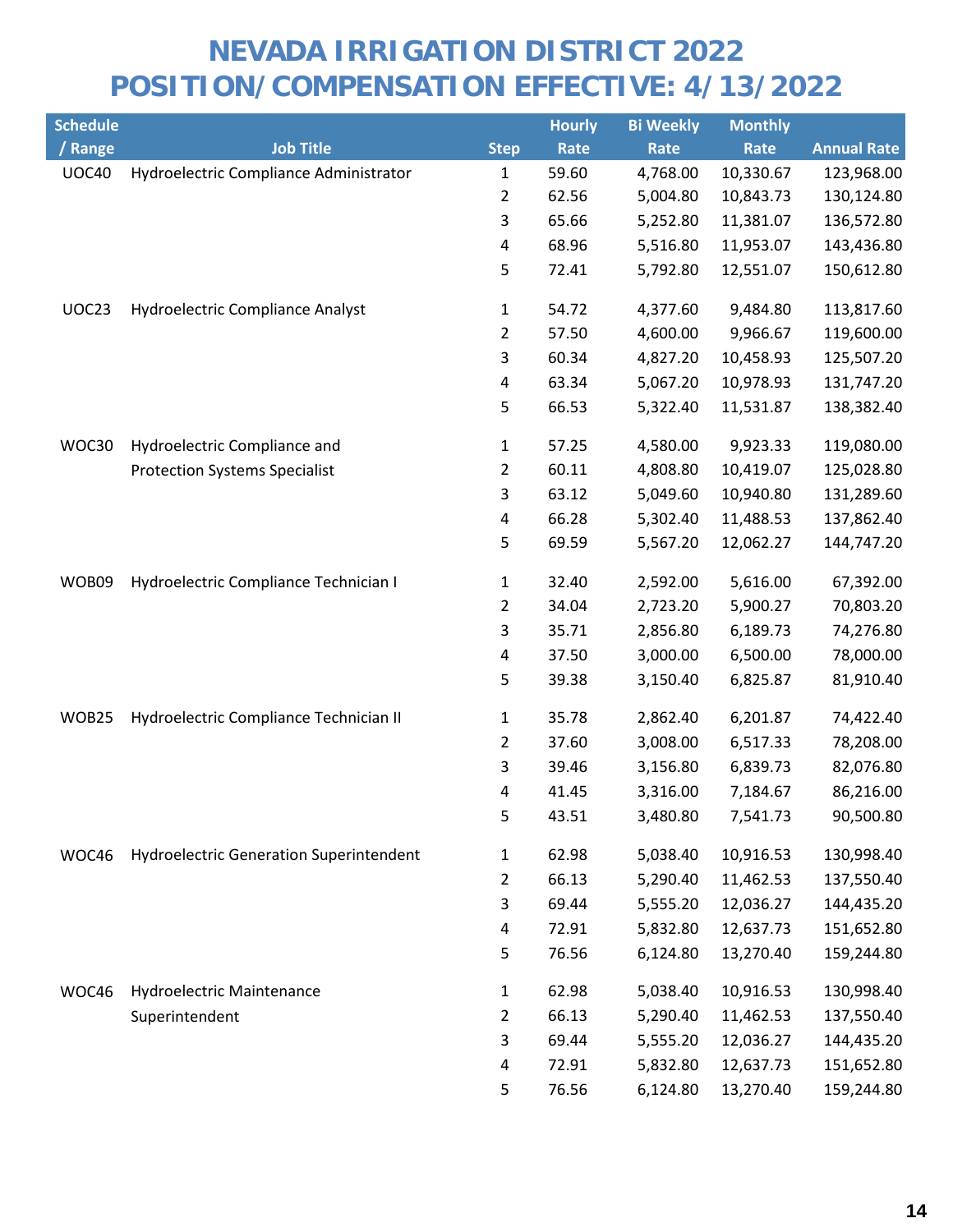| <b>Schedule</b> |                                            |                | <b>Hourly</b> | <b>Bi Weekly</b> | <b>Monthly</b> |                    |
|-----------------|--------------------------------------------|----------------|---------------|------------------|----------------|--------------------|
| / Range         | <b>Job Title</b>                           | <b>Step</b>    | Rate          | Rate             | Rate           | <b>Annual Rate</b> |
| WOB38           | Hydroelectric Maintenance Technician I     | $\mathbf{1}$   | 36.96         | 2,956.80         | 6,406.40       | 76,876.80          |
|                 |                                            | 2              | 38.82         | 3,105.60         | 6,728.80       | 80,745.60          |
|                 |                                            | 3              | 40.74         | 3,259.20         | 7,061.60       | 84,739.20          |
|                 |                                            | 4              | 42.80         | 3,424.00         | 7,418.67       | 89,024.00          |
|                 |                                            | 5              | 44.92         | 3,593.60         | 7,786.13       | 93,433.60          |
| WOB62           | Hydroelectric Maintenance Technician II    | 1              | 41.87         | 3,349.60         | 7,257.47       | 87,089.60          |
|                 |                                            | $\overline{2}$ | 43.97         | 3,517.60         | 7,621.47       | 91,457.60          |
|                 |                                            | 3              | 46.18         | 3,694.40         | 8,004.53       | 96,054.40          |
|                 |                                            | 4              | 48.47         | 3,877.60         | 8,401.47       | 100,817.60         |
|                 |                                            | 5              | 50.88         | 4,070.40         | 8,819.20       | 105,830.40         |
| MOC64           | Hydroelectric Manager                      | 1              | 77.58         | 6,206.40         | 13,447.20      | 161,366.40         |
|                 |                                            | $\overline{2}$ | 81.66         | 6,532.80         | 14,154.40      | 169,852.80         |
|                 |                                            | 3              | 85.96         | 6,876.80         | 14,899.73      | 178,796.80         |
|                 |                                            | 4              | 90.48         | 7,238.40         | 15,683.20      | 188,198.40         |
|                 |                                            | 5              | 95.24         | 7,619.20         | 16,508.27      | 198,099.20         |
|                 |                                            | 6              | 100.00        | 8,000.00         | 17,333.33      | 208,000.00         |
|                 |                                            | $\overline{7}$ | 105.00        | 8,400.00         | 18,200.00      | 218,400.00         |
| WOB46           | Hydroelectric Plant Operator I             | $\mathbf{1}$   | 41.18         | 3,294.40         | 7,137.87       | 85,654.40          |
|                 |                                            | $\overline{2}$ | 43.25         | 3,460.00         | 7,496.67       | 89,960.00          |
|                 |                                            | 3              | 45.43         | 3,634.40         | 7,874.53       | 94,494.40          |
|                 |                                            | 4              | 47.69         | 3,815.20         | 8,266.27       | 99,195.20          |
|                 |                                            | 5              | 50.07         | 4,005.60         | 8,678.80       | 104,145.60         |
| WOB46           | Hydroelectric Plant Operator I - Resident  | $\mathbf{1}$   | 41.18         | 3,294.40         | 7,137.87       | 85,654.40          |
|                 |                                            | $\overline{2}$ | 43.25         | 3,460.00         | 7,496.67       | 89,960.00          |
|                 |                                            | 3              | 45.43         | 3,634.40         | 7,874.53       | 94,494.40          |
|                 |                                            | 4              | 47.69         | 3,815.20         | 8,266.27       | 99,195.20          |
|                 |                                            | 5              | 50.07         | 4,005.60         | 8,678.80       | 104,145.60         |
| WOB66           | Hydroelectric Plant Operator II            | $\mathbf{1}$   | 45.50         | 3,640.00         | 7,886.67       | 94,640.00          |
|                 |                                            | $\overline{2}$ | 47.78         | 3,822.40         | 8,281.87       | 99,382.40          |
|                 |                                            | 3              | 50.17         | 4,013.60         | 8,696.13       | 104,353.60         |
|                 |                                            | 4              | 52.68         | 4,214.40         | 9,131.20       | 109,574.40         |
|                 |                                            | 5              | 55.31         | 4,424.80         | 9,587.07       | 115,044.80         |
| WOB66           | Hydroelectric Plant Operator II - Resident | $\mathbf{1}$   | 45.50         | 3,640.00         | 7,886.67       | 94,640.00          |
|                 |                                            | $\overline{2}$ | 47.78         | 3,822.40         | 8,281.87       | 99,382.40          |
|                 |                                            | 3              | 50.17         | 4,013.60         | 8,696.13       | 104,353.60         |
|                 |                                            | 4              | 52.68         | 4,214.40         | 9,131.20       | 109,574.40         |
|                 |                                            | 5              | 55.31         | 4,424.80         | 9,587.07       | 115,044.80         |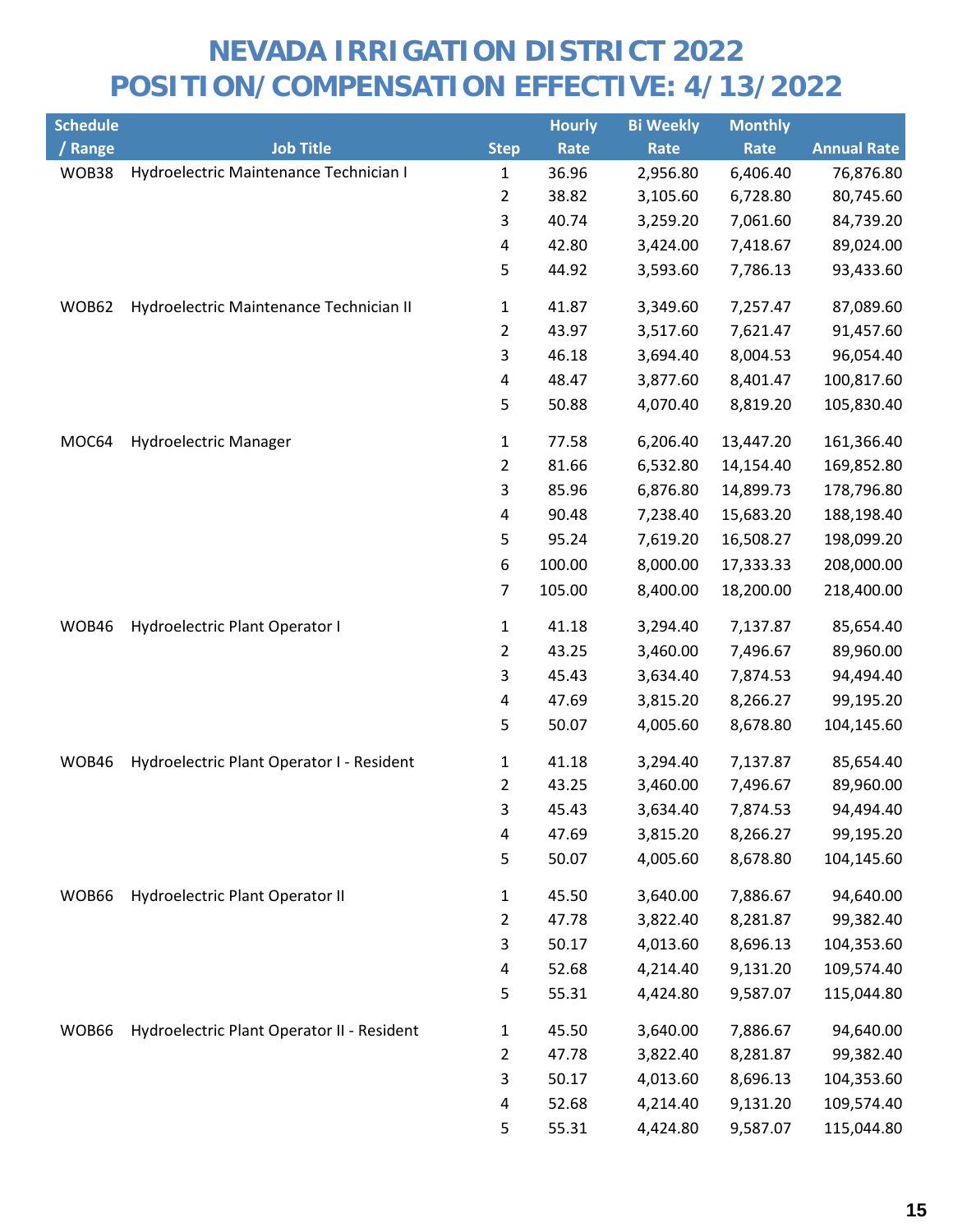| <b>Schedule</b> |                                         |                | <b>Hourly</b> | <b>Bi Weekly</b> | <b>Monthly</b> |                    |
|-----------------|-----------------------------------------|----------------|---------------|------------------|----------------|--------------------|
| / Range         | <b>Job Title</b>                        | <b>Step</b>    | <b>Rate</b>   | Rate             | Rate           | <b>Annual Rate</b> |
| WOB56           | Hydroelectric Systems Technician I      | 1              | 42.64         | 3,411.20         | 7,390.93       | 88,691.20          |
|                 |                                         | 2              | 44.76         | 3,580.80         | 7,758.40       | 93,100.80          |
|                 |                                         | 3              | 47.00         | 3,760.00         | 8,146.67       | 97,760.00          |
|                 |                                         | 4              | 49.33         | 3,946.40         | 8,550.53       | 102,606.40         |
|                 |                                         | 5              | 51.81         | 4,144.80         | 8,980.40       | 107,764.80         |
| WOB76           | Hydroelectric Systems Technician II     | 1              | 47.10         | 3,768.00         | 8,164.00       | 97,968.00          |
|                 |                                         | 2              | 49.47         | 3,957.60         | 8,574.80       | 102,897.60         |
|                 |                                         | 3              | 51.93         | 4,154.40         | 9,001.20       | 108,014.40         |
|                 |                                         | 4              | 54.50         | 4,360.00         | 9,446.67       | 113,360.00         |
|                 |                                         | 5              | 57.25         | 4,580.00         | 9,923.33       | 119,080.00         |
| WOB17           | Hydroelectric Water Systems Operator I  | 1              | 32.44         | 2,595.20         | 5,622.93       | 67,475.20          |
|                 |                                         | 2              | 34.05         | 2,724.00         | 5,902.00       | 70,824.00          |
|                 |                                         | 3              | 35.74         | 2,859.20         | 6,194.93       | 74,339.20          |
|                 |                                         | 4              | 37.54         | 3,003.20         | 6,506.93       | 78,083.20          |
|                 |                                         | 5              | 39.39         | 3,151.20         | 6,827.60       | 81,931.20          |
| WOB37           | Hydroelectric Water Systems Operator II | 1              | 35.81         | 2,864.80         | 6,207.07       | 74,484.80          |
|                 |                                         | $\overline{2}$ | 37.62         | 3,009.60         | 6,520.80       | 78,249.60          |
|                 |                                         | 3              | 39.48         | 3,158.40         | 6,843.20       | 82,118.40          |
|                 |                                         | 4              | 41.47         | 3,317.60         | 7,188.13       | 86,257.60          |
|                 |                                         | 5              | 43.53         | 3,482.40         | 7,545.20       | 90,542.40          |
| WOB54           | Hydrographer I                          | $\mathbf{1}$   | 39.19         | 3,135.20         | 6,792.93       | 81,515.20          |
|                 |                                         | $\overline{2}$ | 41.14         | 3,291.20         | 7,130.93       | 85,571.20          |
|                 |                                         | 3              | 43.20         | 3,456.00         | 7,488.00       | 89,856.00          |
|                 |                                         | 4              | 45.34         | 3,627.20         | 7,858.93       | 94,307.20          |
|                 |                                         | 5              | 47.62         | 3,809.60         | 8,254.13       | 99,049.60          |
| WOB74           | Hydrographer II                         | 1              | 43.29         | 3,463.20         | 7,503.60       | 90,043.20          |
|                 |                                         | 2              | 45.47         | 3,637.60         | 7,881.47       | 94,577.60          |
|                 |                                         | 3              | 47.73         | 3,818.40         | 8,273.20       | 99,278.40          |
|                 |                                         | 4              | 50.09         | 4,007.20         | 8,682.27       | 104,187.20         |
|                 |                                         | 5              | 52.62         | 4,209.60         | 9,120.80       | 109,449.60         |
| UOC04           | Information Technology Administrator    | 1              | 57.74         | 4,619.20         | 10,008.27      | 120,099.20         |
|                 |                                         | 2              | 60.60         | 4,848.00         | 10,504.00      | 126,048.00         |
|                 |                                         | 3              | 63.66         | 5,092.80         | 11,034.40      | 132,412.80         |
|                 |                                         | 4              | 66.80         | 5,344.00         | 11,578.67      | 138,944.00         |
|                 |                                         | 5              | 70.20         | 5,616.00         | 12,168.00      | 146,016.00         |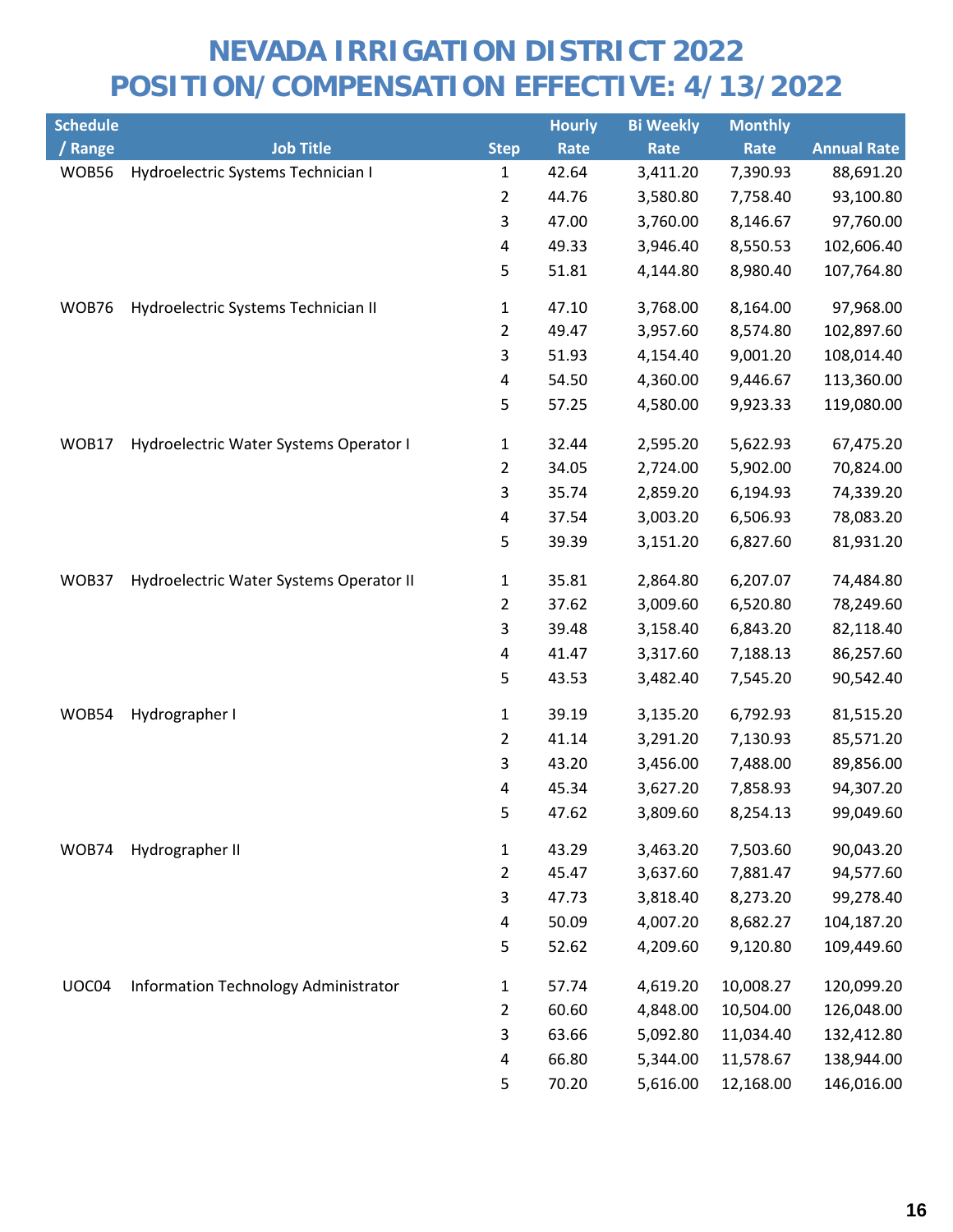| <b>Schedule</b> |                                       |                | <b>Hourly</b> | <b>Bi Weekly</b> | <b>Monthly</b> |                    |
|-----------------|---------------------------------------|----------------|---------------|------------------|----------------|--------------------|
| / Range         | <b>Job Title</b>                      | <b>Step</b>    | Rate          | Rate             | Rate           | <b>Annual Rate</b> |
| <b>UOB77</b>    | <b>Information Technology Analyst</b> | $\mathbf{1}$   | 43.76         | 3,500.80         | 7,585.07       | 91,020.80          |
|                 |                                       | 2              | 45.92         | 3,673.60         | 7,959.47       | 95,513.60          |
|                 |                                       | 3              | 48.24         | 3,859.20         | 8,361.60       | 100,339.20         |
|                 |                                       | 4              | 50.64         | 4,051.21         | 8,777.63       | 105,331.50         |
|                 |                                       | 5              | 53.12         | 4,249.60         | 9,207.47       | 110,489.60         |
| UOB37           | Information Technology Technician     | $\mathbf{1}$   | 35.81         | 2,864.80         | 6,207.07       | 74,484.80          |
|                 |                                       | 2              | 37.62         | 3,009.60         | 6,520.80       | 78,249.60          |
|                 |                                       | 3              | 39.48         | 3,158.40         | 6,843.20       | 82,118.40          |
|                 |                                       | 4              | 41.47         | 3,317.60         | 7,188.13       | 86,257.60          |
|                 |                                       | 5              | 43.53         | 3,482.40         | 7,545.20       | 90,542.40          |
| WOC03           | Land Surveyor                         | 1              | 50.93         | 4,074.40         | 8,827.87       | 105,934.40         |
|                 |                                       | $\overline{2}$ | 53.46         | 4,276.80         | 9,266.40       | 111,196.80         |
|                 |                                       | 3              | 56.15         | 4,492.00         | 9,732.67       | 116,792.00         |
|                 |                                       | 4              | 58.92         | 4,713.60         | 10,212.80      | 122,553.60         |
|                 |                                       | 5              | 61.92         | 4,953.60         | 10,732.80      | 128,793.60         |
| MOC62           | Maintenance Manager                   | $\mathbf{1}$   | 77.58         | 6,206.40         | 13,447.20      | 161,366.40         |
|                 |                                       | $\overline{2}$ | 81.66         | 6,532.80         | 14,154.40      | 169,852.80         |
|                 |                                       | 3              | 85.96         | 6,876.80         | 14,899.73      | 178,796.80         |
|                 |                                       | 4              | 90.48         | 7,238.40         | 15,683.20      | 188,198.40         |
|                 |                                       | 5              | 95.24         | 7,619.20         | 16,508.27      | 198,099.20         |
|                 |                                       | 6              | 100.00        | 8,000.00         | 17,333.33      | 208,000.00         |
|                 |                                       | 7              | 105.00        | 8,400.00         | 18,200.00      | 218,400.00         |
| WOB96           | Maintenance Superintendent            | $\mathbf{1}$   | 49.51         | 3,960.80         | 8,581.73       | 102,980.80         |
|                 |                                       | 2              | 51.98         | 4,158.40         | 9,009.87       | 108,118.40         |
|                 |                                       | 3              | 54.60         | 4,368.00         | 9,464.00       | 113,568.00         |
|                 |                                       | 4              | 57.31         | 4,584.80         | 9,933.73       | 119,204.80         |
|                 |                                       | 5              | 60.20         | 4,816.00         | 10,434.67      | 125,216.00         |
| WOB36           | Maintenance Supervisor                | $\mathbf{1}$   | 35.66         | 2,852.80         | 6,181.07       | 74,172.80          |
|                 |                                       | $\overline{2}$ | 37.42         | 2,993.60         | 6,486.13       | 77,833.60          |
|                 |                                       | 3              | 39.30         | 3,144.00         | 6,812.00       | 81,744.00          |
|                 |                                       | 4              | 41.24         | 3,299.20         | 7,148.27       | 85,779.20          |
|                 |                                       | 5              | 43.32         | 3,465.60         | 7,508.80       | 90,105.60          |
| WOA78           | <b>Management Assistant</b>           | $\mathbf{1}$   | 26.83         | 2,146.40         | 4,650.53       | 55,806.40          |
|                 |                                       | $\overline{2}$ | 28.15         | 2,252.00         | 4,879.33       | 58,552.00          |
|                 |                                       | 3              | 29.58         | 2,366.40         | 5,127.20       | 61,526.40          |
|                 |                                       | 4              | 31.04         | 2,483.20         | 5,380.27       | 64,563.20          |
|                 |                                       | 5              | 32.60         | 2,608.00         | 5,650.67       | 67,808.00          |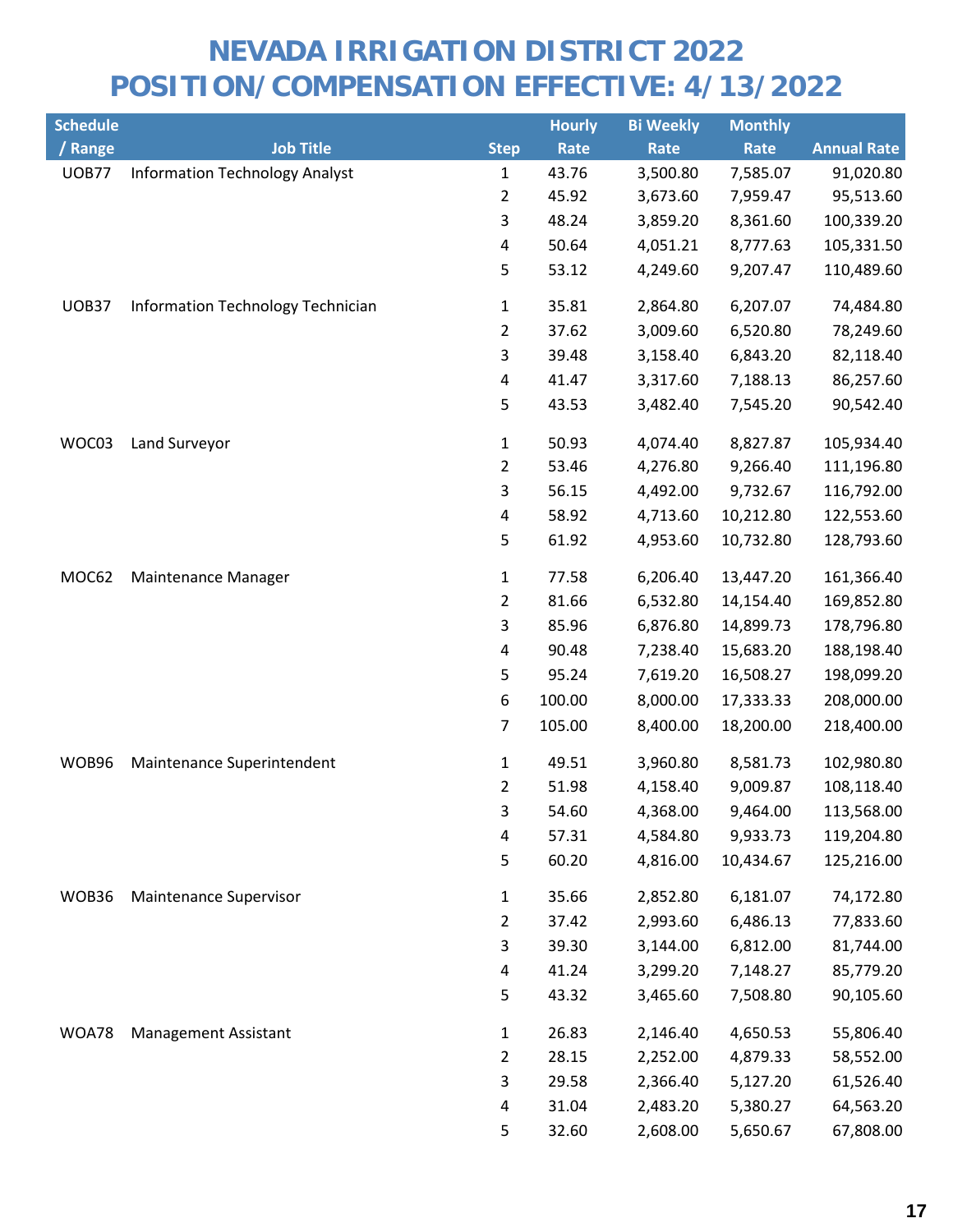| <b>Schedule</b> |                                 |                | <b>Hourly</b> | <b>Bi Weekly</b> | <b>Monthly</b> |                    |
|-----------------|---------------------------------|----------------|---------------|------------------|----------------|--------------------|
| / Range         | <b>Job Title</b>                | <b>Step</b>    | Rate          | Rate             | Rate           | <b>Annual Rate</b> |
| WOA10           | Office Assistant I              | $\mathbf{1}$   | 19.09         | 1,527.20         | 3,308.93       | 39,707.20          |
|                 |                                 | $\overline{2}$ | 20.08         | 1,606.40         | 3,480.53       | 41,766.40          |
|                 |                                 | 3              | 21.05         | 1,684.00         | 3,648.67       | 43,784.00          |
|                 |                                 | 4              | 22.12         | 1,769.60         | 3,834.13       | 46,009.60          |
|                 |                                 | 5              | 23.25         | 1,860.00         | 4,030.00       | 48,360.00          |
| WOA30           | Office Assistant II             | $\mathbf{1}$   | 21.11         | 1,688.80         | 3,659.07       | 43,908.80          |
|                 |                                 | $\overline{2}$ | 22.16         | 1,772.80         | 3,841.07       | 46,092.80          |
|                 |                                 | $\mathsf{3}$   | 23.29         | 1,863.20         | 4,036.93       | 48,443.20          |
|                 |                                 | 4              | 24.45         | 1,956.00         | 4,238.00       | 50,856.00          |
|                 |                                 | 5              | 25.67         | 2,053.60         | 4,449.47       | 53,393.60          |
| WOB91           | <b>Operations Administrator</b> | $\mathbf{1}$   | 46.88         | 3,750.40         | 8,125.87       | 97,510.40          |
|                 |                                 | $\overline{2}$ | 49.24         | 3,939.20         | 8,534.93       | 102,419.20         |
|                 |                                 | 3              | 51.69         | 4,135.20         | 8,959.60       | 107,515.20         |
|                 |                                 | 4              | 54.26         | 4,340.80         | 9,405.07       | 112,860.80         |
|                 |                                 | 5              | 57.02         | 4,561.60         | 9,883.47       | 118,601.60         |
| WOA91           | <b>Operations Technician I</b>  | $\mathbf{1}$   | 28.62         | 2,289.60         | 4,960.80       | 59,529.60          |
|                 |                                 | $\overline{2}$ | 30.08         | 2,406.40         | 5,213.87       | 62,566.40          |
|                 |                                 | 3              | 31.57         | 2,525.60         | 5,472.13       | 65,665.60          |
|                 |                                 | 4              | 33.13         | 2,650.40         | 5,742.53       | 68,910.40          |
|                 |                                 | 5              | 34.79         | 2,783.20         | 6,030.27       | 72,363.20          |
| WOB11           | <b>Operations Technician II</b> | $\mathbf{1}$   | 31.48         | 2,518.40         | 5,456.53       | 65,478.40          |
|                 |                                 | $\overline{2}$ | 33.02         | 2,641.60         | 5,723.47       | 68,681.60          |
|                 |                                 | $\mathsf{3}$   | 34.69         | 2,775.20         | 6,012.93       | 72,155.20          |
|                 |                                 | 4              | 36.41         | 2,912.80         | 6,311.07       | 75,732.80          |
|                 |                                 | 5.             | 38.25         | 3,060.00         | 6,630.00       | 79,560.00          |
| WOC43           | <b>Principal Engineer</b>       | $\mathbf{1}$   | 60.46         | 4,836.80         | 10,479.73      | 125,756.80         |
|                 |                                 | $\overline{2}$ | 63.51         | 5,080.80         | 11,008.40      | 132,100.80         |
|                 |                                 | 3              | 66.67         | 5,333.60         | 11,556.13      | 138,673.60         |
|                 |                                 | 4              | 69.99         | 5,599.20         | 12,131.60      | 145,579.20         |
|                 |                                 | 5              | 73.48         | 5,878.40         | 12,736.53      | 152,838.40         |
| <b>UOB52</b>    | Project Manager                 | $\mathbf{1}$   | 38.61         | 3,088.80         | 6,692.40       | 80,308.80          |
|                 |                                 | $\overline{2}$ | 40.53         | 3,242.40         | 7,025.20       | 84,302.40          |
|                 |                                 | 3              | 42.56         | 3,404.80         | 7,377.07       | 88,524.80          |
|                 |                                 | 4              | 44.69         | 3,575.20         | 7,746.27       | 92,955.20          |
|                 |                                 | 5              | 46.90         | 3,752.00         | 8,129.33       | 97,552.00          |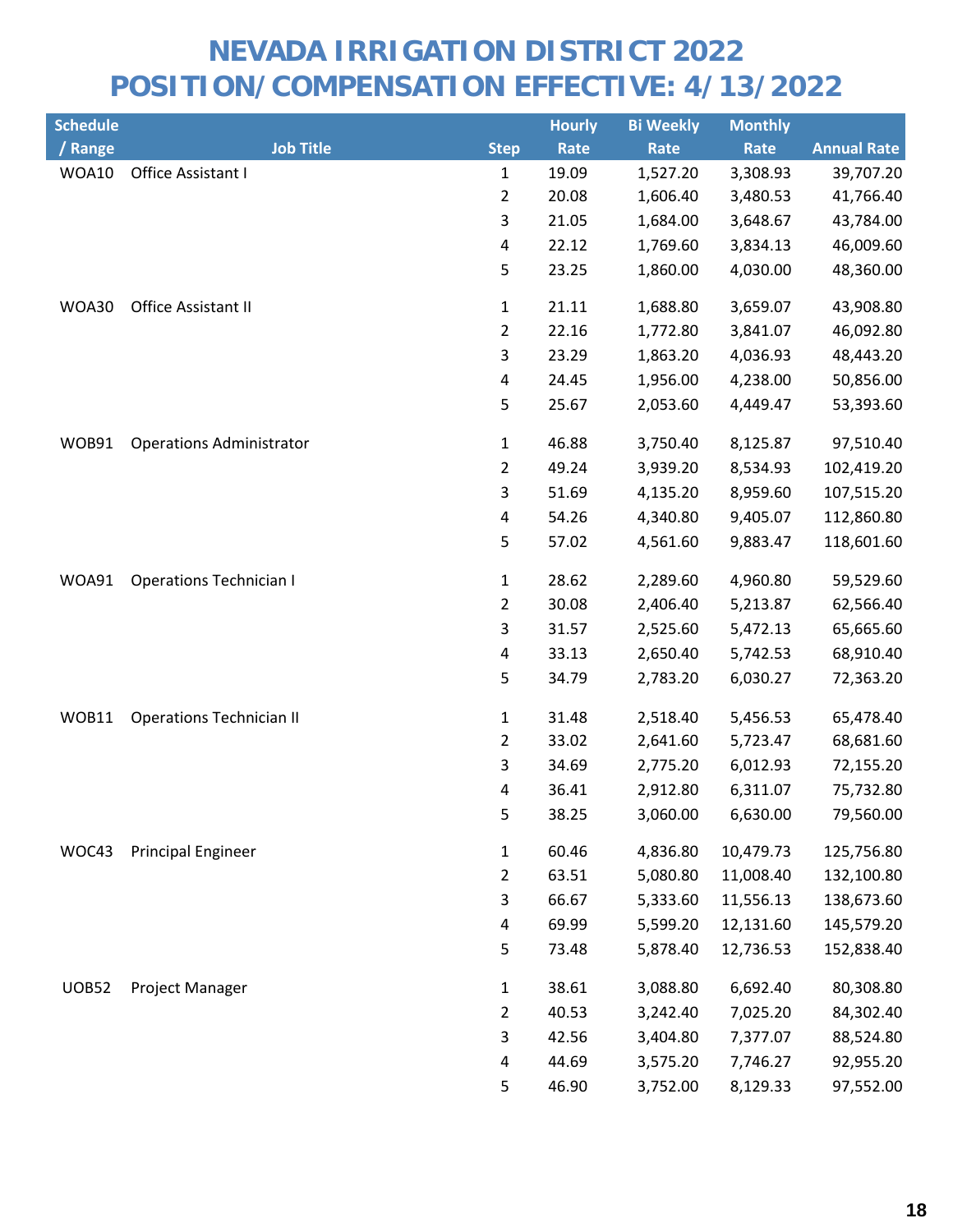| <b>Schedule</b> |                                           |                           | <b>Hourly</b> | <b>Bi Weekly</b> | <b>Monthly</b> |                    |
|-----------------|-------------------------------------------|---------------------------|---------------|------------------|----------------|--------------------|
| / Range         | <b>Job Title</b>                          | <b>Step</b>               | Rate          | Rate             | Rate           | <b>Annual Rate</b> |
| WOB49           | <b>Purchasing Supervisor</b>              | $\mathbf 1$               | 40.11         | 3,208.80         | 6,952.40       | 83,428.80          |
|                 |                                           | $\overline{2}$            | 42.14         | 3,371.20         | 7,304.27       | 87,651.20          |
|                 |                                           | 3                         | 44.24         | 3,539.20         | 7,668.27       | 92,019.20          |
|                 |                                           | 4                         | 46.43         | 3,714.40         | 8,047.87       | 96,574.40          |
|                 |                                           | 5                         | 48.79         | 3,903.20         | 8,456.93       | 101,483.20         |
| <b>UOA78</b>    | <b>Records Management Assistant</b>       | 1                         | 26.83         | 2,146.40         | 4,650.53       | 55,806.40          |
|                 |                                           | $\overline{2}$            | 28.15         | 2,252.00         | 4,879.33       | 58,552.00          |
|                 |                                           | $\ensuremath{\mathsf{3}}$ | 29.58         | 2,366.40         | 5,127.20       | 61,526.40          |
|                 |                                           | 4                         | 31.04         | 2,483.20         | 5,380.27       | 64,563.20          |
|                 |                                           | 5                         | 32.60         | 2,608.00         | 5,650.67       | 67,808.00          |
| WOA41           | <b>Recreation Assistant I</b>             | 1                         | 22.31         | 1,784.80         | 3,867.07       | 46,404.80          |
|                 |                                           | $\overline{2}$            | 23.41         | 1,872.80         | 4,057.73       | 48,692.80          |
|                 |                                           | 3                         | 24.60         | 1,968.00         | 4,264.00       | 51,168.00          |
|                 |                                           | 4                         | 25.82         | 2,065.60         | 4,475.47       | 53,705.60          |
|                 |                                           | 5                         | 27.11         | 2,168.80         | 4,699.07       | 56,388.80          |
| WOA61           | <b>Recreation Assistant II</b>            | 1                         | 24.63         | 1,970.40         | 4,269.20       | 51,230.40          |
|                 |                                           | $\overline{2}$            | 25.86         | 2,068.80         | 4,482.40       | 53,788.80          |
|                 |                                           | 3                         | 27.15         | 2,172.00         | 4,706.00       | 56,472.00          |
|                 |                                           | $\pmb{4}$                 | 28.54         | 2,283.20         | 4,946.93       | 59,363.20          |
|                 |                                           | 5                         | 29.94         | 2,395.20         | 5,189.60       | 62,275.20          |
| WOB95           | <b>Recreation Facility Superintendent</b> | 1                         | 48.07         | 3,845.60         | 8,332.13       | 99,985.60          |
|                 |                                           | $\overline{2}$            | 50.47         | 4,037.60         | 8,748.13       | 104,977.60         |
|                 |                                           | 3                         | 53.01         | 4,240.80         | 9,188.40       | 110,260.80         |
|                 |                                           | 4                         | 55.64         | 4,451.20         | 9,644.27       | 115,731.20         |
|                 |                                           | 5                         | 58.45         | 4,676.00         | 10,131.33      | 121,576.00         |
| MOC21           | <b>Recreation Manager</b>                 | $\mathbf 1$               | 57.18         | 4,574.40         | 9,911.20       | 118,934.40         |
|                 |                                           | $\overline{2}$            | 60.19         | 4,815.20         | 10,432.93      | 125,195.20         |
|                 |                                           | 3                         | 63.36         | 5,068.80         | 10,982.40      | 131,788.80         |
|                 |                                           | 4                         | 66.69         | 5,335.20         | 11,559.60      | 138,715.20         |
|                 |                                           | 5                         | 70.20         | 5,616.00         | 12,168.00      | 146,016.00         |
|                 |                                           | 6                         | 73.71         | 5,896.80         | 12,776.40      | 153,316.80         |
|                 |                                           | $\overline{7}$            | 77.40         | 6,192.00         | 13,416.00      | 160,992.00         |
| WOB53           | Right of Way Agent I                      | $\mathbf 1$               | 38.78         | 3,102.40         | 6,721.87       | 80,662.40          |
|                 |                                           | $\overline{2}$            | 40.73         | 3,258.40         | 7,059.87       | 84,718.40          |
|                 |                                           | 3                         | 42.77         | 3,421.60         | 7,413.47       | 88,961.60          |
|                 |                                           | 4                         | 44.93         | 3,594.40         | 7,787.87       | 93,454.40          |
|                 |                                           | 5                         | 47.16         | 3,772.80         | 8,174.40       | 98,092.80          |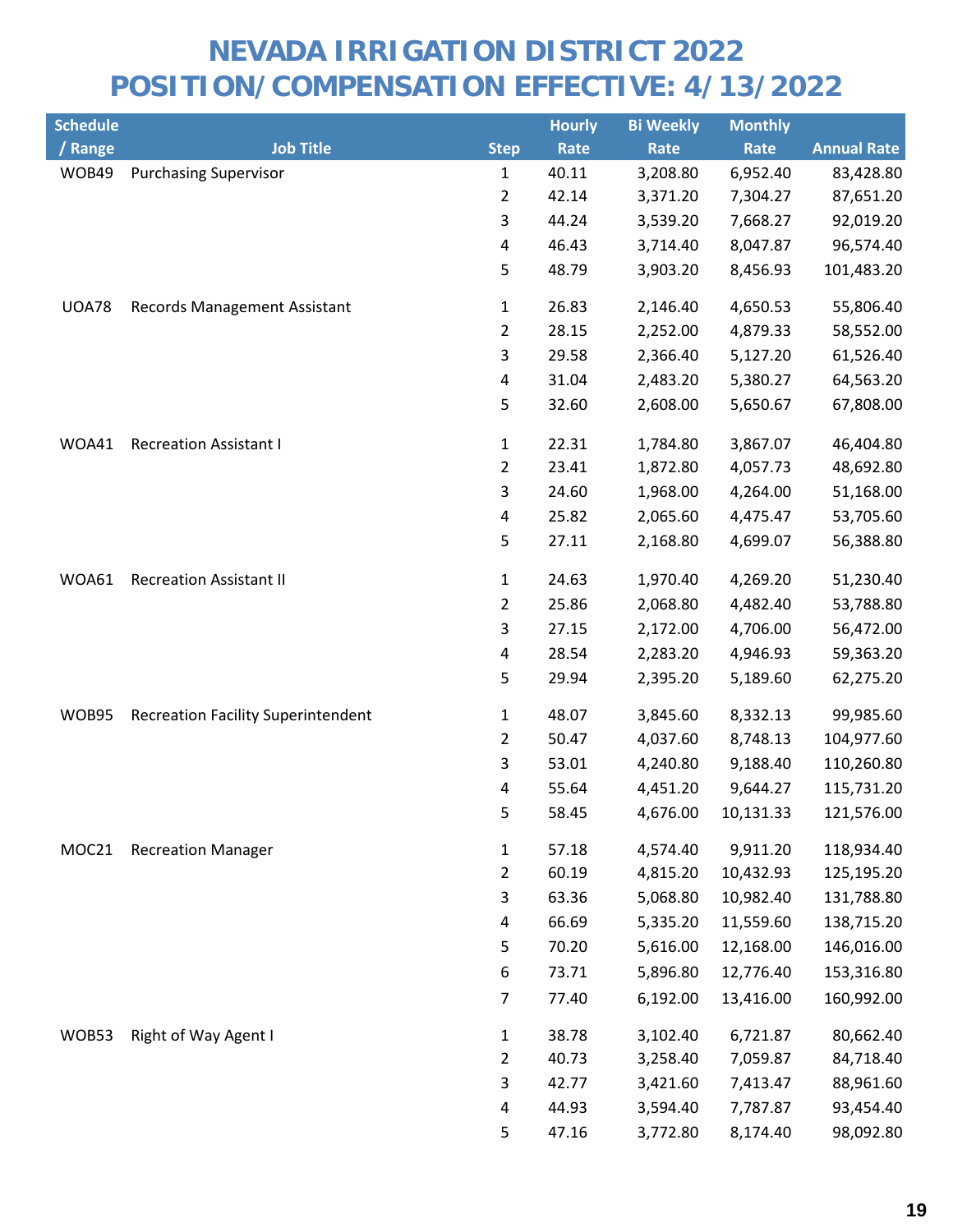| <b>Schedule</b> |                                        |                         | <b>Hourly</b> | <b>Bi Weekly</b> | <b>Monthly</b> |                    |
|-----------------|----------------------------------------|-------------------------|---------------|------------------|----------------|--------------------|
| / Range         | <b>Job Title</b>                       | <b>Step</b>             | Rate          | Rate             | Rate           | <b>Annual Rate</b> |
| WOB73           | Right of Way Agent II                  | $\mathbf{1}$            | 42.86         | 3,428.80         | 7,429.07       | 89,148.80          |
|                 |                                        | $\overline{2}$          | 45.00         | 3,600.00         | 7,800.00       | 93,600.00          |
|                 |                                        | 3                       | 47.25         | 3,780.00         | 8,190.00       | 98,280.00          |
|                 |                                        | $\pmb{4}$               | 49.63         | 3,970.40         | 8,602.53       | 103,230.40         |
|                 |                                        | 5                       | 52.08         | 4,166.40         | 9,027.20       | 108,326.40         |
| <b>UOB45</b>    | Safety Analyst                         | $\mathbf{1}$            | 37.27         | 2,981.60         | 6,460.13       | 77,521.60          |
|                 |                                        | $\overline{2}$          | 39.14         | 3,131.20         | 6,784.27       | 81,411.20          |
|                 |                                        | 3                       | 41.11         | 3,288.80         | 7,125.73       | 85,508.80          |
|                 |                                        | $\overline{\mathbf{4}}$ | 43.16         | 3,452.80         | 7,481.07       | 89,772.80          |
|                 |                                        | 5                       | 45.31         | 3,624.80         | 7,853.73       | 94,244.80          |
| WOA59           | Safety Technician I                    | $\mathbf{1}$            | 26.62         | 2,129.60         | 4,614.13       | 55,369.60          |
|                 |                                        | $\overline{2}$          | 27.95         | 2,236.00         | 4,844.67       | 58,136.00          |
|                 |                                        | 3                       | 29.35         | 2,348.00         | 5,087.33       | 61,048.00          |
|                 |                                        | 4                       | 30.80         | 2,464.00         | 5,338.67       | 64,064.00          |
|                 |                                        | 5                       | 32.38         | 2,590.40         | 5,612.53       | 67,350.40          |
| WOA79           | Safety Technician II                   | $\mathbf{1}$            | 29.27         | 2,341.60         | 5,073.47       | 60,881.60          |
|                 |                                        | $\overline{2}$          | 30.71         | 2,456.80         | 5,323.07       | 63,876.80          |
|                 |                                        | 3                       | 32.27         | 2,581.60         | 5,593.47       | 67,121.60          |
|                 |                                        | 4                       | 33.86         | 2,708.80         | 5,869.07       | 70,428.80          |
|                 |                                        | 5                       | 35.57         | 2,845.60         | 6,165.47       | 73,985.60          |
| WOB36           | Senior Administrative Analyst          | $\mathbf{1}$            | 35.66         | 2,852.80         | 6,181.07       | 74,172.80          |
|                 |                                        | $\overline{2}$          | 37.42         | 2,993.60         | 6,486.13       | 77,833.60          |
|                 |                                        | 3                       | 39.30         | 3,144.00         | 6,812.00       | 81,744.00          |
|                 |                                        | 4                       | 41.24         | 3,299.20         | 7,148.27       | 85,779.20          |
|                 |                                        | 5                       | 43.32         | 3,465.60         | 7,508.80       | 90,105.60          |
| WOA81           | Senior Customer Service Representative | 1                       | 29.14         | 2,331.20         | 5,050.93       | 60,611.20          |
|                 |                                        | $\overline{2}$          | 30.59         | 2,447.20         | 5,302.27       | 63,627.20          |
|                 |                                        | 3                       | 32.13         | 2,570.40         | 5,569.20       | 66,830.40          |
|                 |                                        | 4                       | 33.72         | 2,697.60         | 5,844.80       | 70,137.60          |
|                 |                                        | 5                       | 35.41         | 2,832.80         | 6,137.73       | 73,652.80          |
| WOC33           | Senior Engineer (Registered)           | $\mathbf{1}$            | 57.55         | 4,604.00         | 9,975.33       | 119,704.00         |
|                 |                                        | $\overline{2}$          | 60.39         | 4,831.20         | 10,467.60      | 125,611.20         |
|                 |                                        | 3                       | 63.42         | 5,073.60         | 10,992.80      | 131,913.60         |
|                 |                                        | 4                       | 66.61         | 5,328.80         | 11,545.73      | 138,548.80         |
|                 |                                        | 5                       | 69.94         | 5,595.20         | 12,122.93      | 145,475.20         |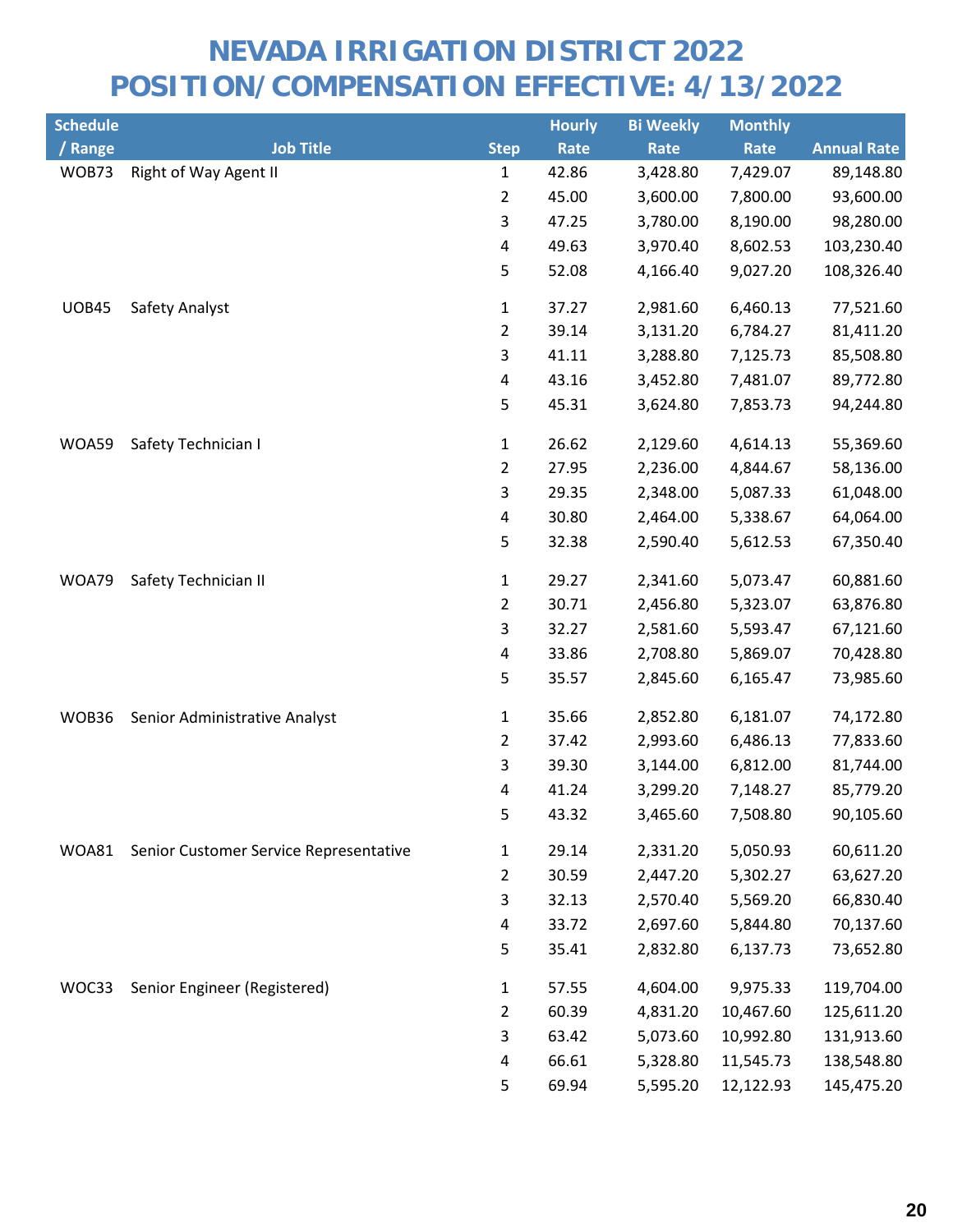| <b>Schedule</b> |                                           |                | <b>Hourly</b> | <b>Bi Weekly</b> | <b>Monthly</b> |                    |
|-----------------|-------------------------------------------|----------------|---------------|------------------|----------------|--------------------|
| / Range         | Job Title                                 | <b>Step</b>    | Rate          | Rate             | Rate           | <b>Annual Rate</b> |
| <b>UOC43</b>    | Senior Engineer (Registered) - Dam Safety | 1              | 60.42         | 4,833.60         | 10,472.80      | 125,673.60         |
|                 |                                           | 2              | 63.40         | 5,072.00         | 10,989.33      | 131,872.00         |
|                 |                                           | 3              | 66.58         | 5,326.40         | 11,540.53      | 138,486.40         |
|                 |                                           | 4              | 69.93         | 5,594.40         | 12,121.20      | 145,454.40         |
|                 |                                           | 5              | 73.43         | 5,874.40         | 12,727.87      | 152,734.40         |
| WOB43           | Senior Engineering Technician             | $\mathbf{1}$   | 36.91         | 2,952.80         | 6,397.73       | 76,772.80          |
|                 |                                           | $\overline{2}$ | 38.74         | 3,099.20         | 6,714.93       | 80,579.20          |
|                 |                                           | 3              | 40.67         | 3,253.60         | 7,049.47       | 84,593.60          |
|                 |                                           | 4              | 42.73         | 3,418.40         | 7,406.53       | 88,878.40          |
|                 |                                           | 5              | 44.86         | 3,588.80         | 7,775.73       | 93,308.80          |
| <b>UOA81</b>    | Senior Finance Assistant                  | 1              | 27.23         | 2,178.40         | 4,719.87       | 56,638.40          |
|                 |                                           | $\overline{2}$ | 28.59         | 2,287.20         | 4,955.60       | 59,467.20          |
|                 |                                           | 3              | 30.03         | 2,402.40         | 5,205.20       | 62,462.40          |
|                 |                                           | 4              | 31.51         | 2,520.80         | 5,461.73       | 65,540.80          |
|                 |                                           | 5              | 33.09         | 2,647.20         | 5,735.60       | 68,827.20          |
| <b>WOB85</b>    | Senior Hydro Electrical Machinist         | $\mathbf{1}$   | 49.67         | 3,973.60         | 8,609.47       | 103,313.60         |
|                 |                                           | 2              | 52.15         | 4,172.00         | 9,039.33       | 108,472.00         |
|                 |                                           | 3              | 54.74         | 4,379.20         | 9,488.27       | 113,859.20         |
|                 |                                           | 4              | 57.51         | 4,600.80         | 9,968.40       | 119,620.80         |
|                 |                                           | 5              | 60.33         | 4,826.40         | 10,457.20      | 125,486.40         |
| WOB77           | Senior Hydroelectric Maintenance          | $\mathbf{1}$   | 45.72         | 3,657.60         | 7,924.80       | 95,097.60          |
|                 | Technician                                | 2              | 47.98         | 3,838.40         | 8,316.53       | 99,798.40          |
|                 |                                           | 3              | 50.40         | 4,032.00         | 8,736.00       | 104,832.00         |
|                 |                                           | 4              | 52.91         | 4,232.80         | 9,171.07       | 110,052.80         |
|                 |                                           | 5              | 55.51         | 4,440.80         | 9,621.73       | 115,460.80         |
| WOB86           | Senior Hydroelectric Plant Operator       | $\mathbf{1}$   | 50.30         | 4,024.00         | 8,718.67       | 104,624.00         |
|                 |                                           | 2              | 52.81         | 4,224.80         | 9,153.73       | 109,844.80         |
|                 |                                           | 3              | 55.43         | 4,434.40         | 9,607.87       | 115,294.40         |
|                 |                                           | 4              | 58.22         | 4,657.60         | 10,091.47      | 121,097.60         |
|                 |                                           | 5              | 61.08         | 4,886.40         | 10,587.20      | 127,046.40         |
| WOB97           | Senior Hydroelectric Systems Technician   | $\mathbf{1}$   | 52.07         | 4,165.60         | 9,025.47       | 108,305.60         |
|                 |                                           | 2              | 54.67         | 4,373.60         | 9,476.13       | 113,713.60         |
|                 |                                           | 3              | 57.37         | 4,589.60         | 9,944.13       | 119,329.60         |
|                 |                                           | 4              | 60.29         | 4,823.20         | 10,450.27      | 125,403.20         |
|                 |                                           | 5              | 63.27         | 5,061.60         | 10,966.80      | 131,601.60         |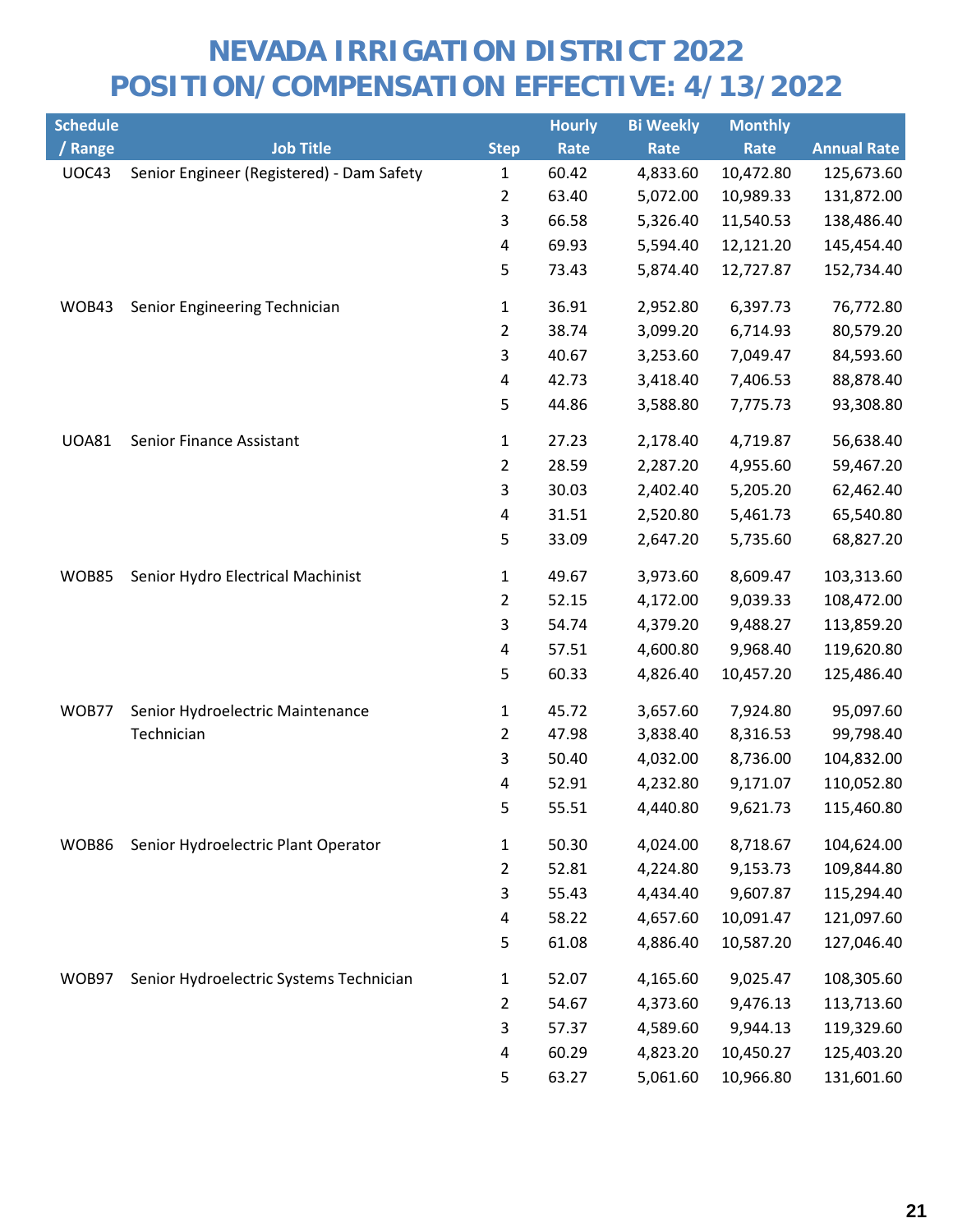| <b>Schedule</b> |                                  |                | <b>Hourly</b> | <b>Bi Weekly</b> | <b>Monthly</b> |                    |
|-----------------|----------------------------------|----------------|---------------|------------------|----------------|--------------------|
| / Range         | <b>Job Title</b>                 | <b>Step</b>    | Rate          | Rate             | Rate           | <b>Annual Rate</b> |
| WOB94           | Senior Hydrographer              | $\mathbf{1}$   | 47.86         | 3,828.80         | 8,295.73       | 99,548.80          |
|                 |                                  | $\overline{2}$ | 50.25         | 4,020.00         | 8,710.00       | 104,520.00         |
|                 |                                  | 3              | 52.73         | 4,218.40         | 9,139.87       | 109,678.40         |
|                 |                                  | 4              | 55.41         | 4,432.80         | 9,604.40       | 115,252.80         |
|                 |                                  | 5              | 58.15         | 4,652.00         | 10,079.33      | 120,952.00         |
| WOA72           | Senior Park Ranger               | $\mathbf{1}$   | 26.14         | 2,091.20         | 4,530.93       | 54,371.20          |
|                 |                                  | $\overline{2}$ | 27.47         | 2,197.60         | 4,761.47       | 57,137.60          |
|                 |                                  | 3              | 28.83         | 2,306.40         | 4,997.20       | 59,966.40          |
|                 |                                  | 4              | 30.26         | 2,420.80         | 5,245.07       | 62,940.80          |
|                 |                                  | 5              | 32.60         | 2,608.00         | 5,650.67       | 67,808.00          |
| WOB93           | Senior Right of Way Agent        | $\mathbf{1}$   | 47.35         | 3,788.00         | 8,207.33       | 98,488.00          |
|                 |                                  | $\overline{2}$ | 49.71         | 3,976.80         | 8,616.40       | 103,396.80         |
|                 |                                  | 3              | 52.24         | 4,179.20         | 9,054.93       | 108,659.20         |
|                 |                                  | 4              | 54.83         | 4,386.40         | 9,503.87       | 114,046.40         |
|                 |                                  | 5              | 57.56         | 4,604.80         | 9,977.07       | 119,724.80         |
| WOA93           | Senior Storekeeper               | $\mathbf{1}$   | 28.94         | 2,315.20         | 5,016.27       | 60,195.20          |
|                 |                                  | $\overline{2}$ | 30.35         | 2,428.00         | 5,260.67       | 63,128.00          |
|                 |                                  | 3              | 31.86         | 2,548.80         | 5,522.40       | 66,268.80          |
|                 |                                  | $\overline{a}$ | 33.47         | 2,677.60         | 5,801.47       | 69,617.60          |
|                 |                                  | 5              | 35.16         | 2,812.80         | 6,094.40       | 73,132.80          |
| WOB43           | Senior Survey Technician         | $\mathbf{1}$   | 36.91         | 2,952.80         | 6,397.73       | 76,772.80          |
|                 |                                  | $\overline{2}$ | 38.74         | 3,099.20         | 6,714.93       | 80,579.20          |
|                 |                                  | 3              | 40.67         | 3,253.60         | 7,049.47       | 84,593.60          |
|                 |                                  | 4              | 42.73         | 3,418.40         | 7,406.53       | 88,878.40          |
|                 |                                  | 5              | 44.86         | 3,588.80         | 7,775.73       | 93,308.80          |
| WOB05           | Senior Utility Worker            | $\mathbf{1}$   | 30.54         | 2,443.20         | 5,293.60       | 63,523.20          |
|                 |                                  | $\overline{2}$ | 32.07         | 2,565.60         | 5,558.80       | 66,705.60          |
|                 |                                  | 3              | 33.67         | 2,693.60         | 5,836.13       | 70,033.60          |
|                 |                                  | 4              | 35.35         | 2,828.00         | 6,127.33       | 73,528.00          |
|                 |                                  | 5              | 37.11         | 2,968.80         | 6,432.40       | 77,188.80          |
| WOB05           | Senior Vegetation Control Worker | $\mathbf{1}$   | 30.54         | 2,443.20         | 5,293.60       | 63,523.20          |
|                 |                                  | $\overline{2}$ | 32.07         | 2,565.60         | 5,558.80       | 66,705.60          |
|                 |                                  | 3              | 33.67         | 2,693.60         | 5,836.13       | 70,033.60          |
|                 |                                  | 4              | 35.35         | 2,828.00         | 6,127.33       | 73,528.00          |
|                 |                                  | 5              | 37.11         | 2,968.80         | 6,432.40       | 77,188.80          |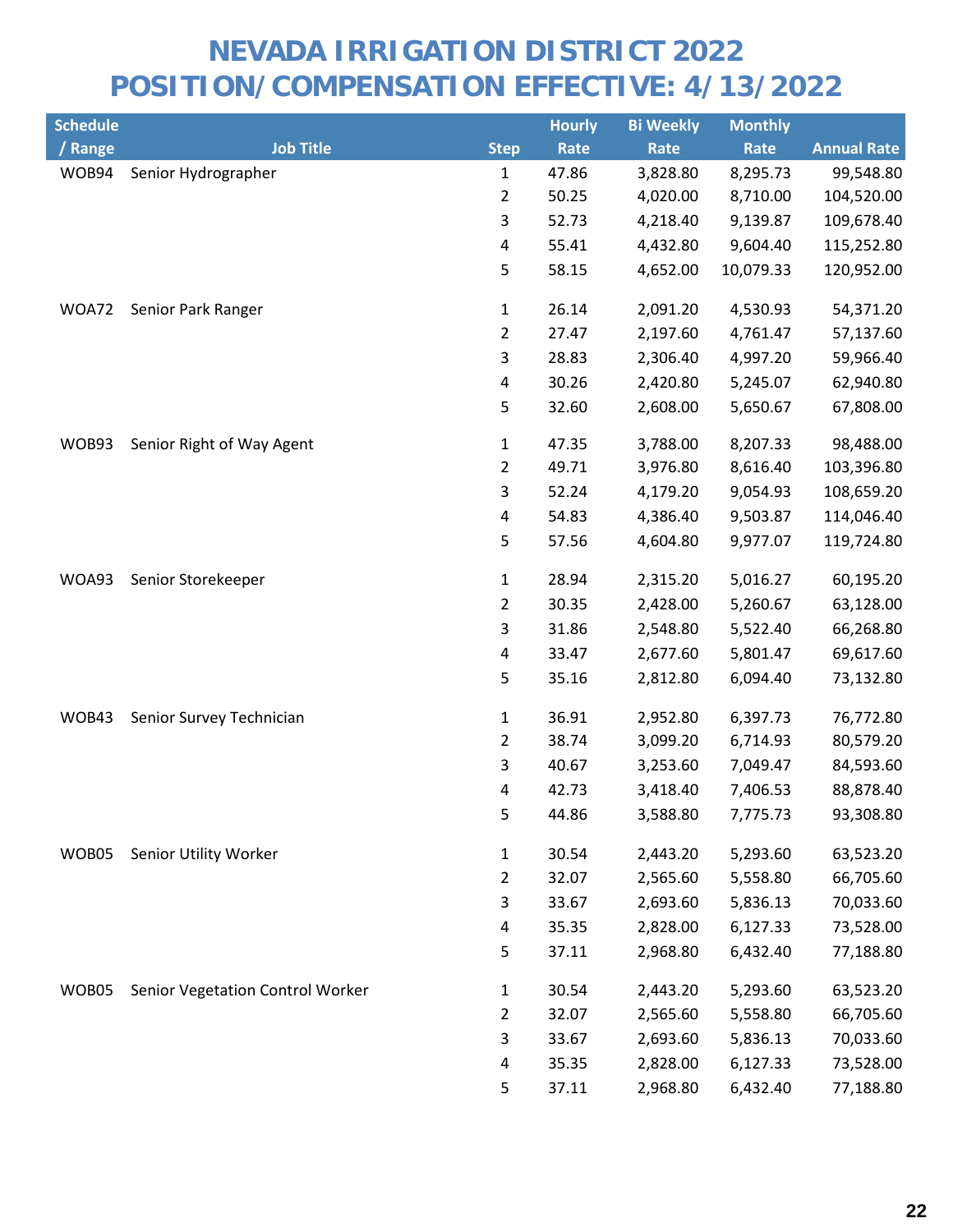| <b>Schedule</b> |                                                  |                         | <b>Hourly</b> | <b>Bi Weekly</b> | <b>Monthly</b> |                    |
|-----------------|--------------------------------------------------|-------------------------|---------------|------------------|----------------|--------------------|
| / Range         | <b>Job Title</b>                                 | <b>Step</b>             | Rate          | Rate             | Rate           | <b>Annual Rate</b> |
| WOB08           | Senior Water Distribution Operator               | 1                       | 32.19         | 2,575.20         | 5,579.60       | 66,955.20          |
|                 |                                                  | 2                       | 33.80         | 2,704.00         | 5,858.67       | 70,304.00          |
|                 |                                                  | 3                       | 35.47         | 2,837.60         | 6,148.13       | 73,777.60          |
|                 |                                                  | 4                       | 37.26         | 2,980.80         | 6,458.40       | 77,500.80          |
|                 |                                                  | 5                       | 39.77         | 3,181.60         | 6,893.47       | 82,721.60          |
| WOB22           | Senior Welder                                    | 1                       | 33.25         | 2,660.00         | 5,763.33       | 69,160.00          |
|                 |                                                  | $\overline{2}$          | 34.90         | 2,792.00         | 6,049.33       | 72,592.00          |
|                 |                                                  | 3                       | 36.64         | 2,931.20         | 6,350.93       | 76,211.20          |
|                 |                                                  | 4                       | 38.49         | 3,079.20         | 6,671.60       | 80,059.20          |
|                 |                                                  | 5                       | 40.40         | 3,232.00         | 7,002.67       | 84,032.00          |
| WOA73           | Storekeeper                                      | 1                       | 26.15         | 2,092.00         | 4,532.67       | 54,392.00          |
|                 |                                                  | $\overline{2}$          | 27.48         | 2,198.40         | 4,763.20       | 57,158.40          |
|                 |                                                  | 3                       | 28.84         | 2,307.20         | 4,998.93       | 59,987.20          |
|                 |                                                  | 4                       | 30.27         | 2,421.60         | 5,246.80       | 62,961.60          |
|                 |                                                  | 5                       | 31.81         | 2,544.80         | 5,513.73       | 66,164.80          |
| WOC30           | <b>Supervising Electrical Systems Technician</b> | 1                       | 57.25         | 4,580.00         | 9,923.33       | 119,080.00         |
|                 |                                                  | $\overline{2}$          | 60.11         | 4,808.80         | 10,419.07      | 125,028.80         |
|                 |                                                  | 3                       | 63.12         | 5,049.60         | 10,940.80      | 131,289.60         |
|                 |                                                  | $\overline{\mathbf{4}}$ | 66.28         | 5,302.40         | 11,488.53      | 137,862.40         |
|                 |                                                  | 5                       | 69.59         | 5,567.20         | 12,062.27      | 144,747.20         |
| WOC17           | Supervising Mechanical / Civil Foreman           | $\mathbf{1}$            | 54.59         | 4,355.20         | 9,436.27       | 113,235.20         |
|                 |                                                  | $\overline{2}$          | 57.32         | 4,573.60         | 9,909.47       | 118,913.60         |
|                 |                                                  | 3                       | 60.19         | 4,800.00         | 10,400.00      | 124,800.00         |
|                 |                                                  | 4                       | 63.20         | 5,041.60         | 10,923.47      | 131,081.60         |
|                 |                                                  | 5                       | 66.36         | 5,308.80         | 11,502.40      | 138,028.80         |
| WOC18           | <b>Supervising Operator</b>                      | $\mathbf{1}$            | 55.28         | 4,422.40         | 9,581.87       | 114,982.40         |
|                 |                                                  | $\overline{2}$          | 58.04         | 4,643.20         | 10,060.27      | 120,723.20         |
|                 |                                                  | 3                       | 60.94         | 4,875.20         | 10,562.93      | 126,755.20         |
|                 |                                                  | 4                       | 63.99         | 5,119.20         | 11,091.60      | 133,099.20         |
|                 |                                                  | 5                       | 67.19         | 5,375.20         | 11,646.27      | 139,755.20         |
| WOB03           | Survey Technician I                              | $\mathbf{1}$            | 30.23         | 2,418.40         | 5,239.87       | 62,878.40          |
|                 |                                                  | $\overline{2}$          | 31.76         | 2,540.80         | 5,505.07       | 66,060.80          |
|                 |                                                  | 3                       | 33.32         | 2,665.60         | 5,775.47       | 69,305.60          |
|                 |                                                  | 4                       | 34.99         | 2,799.20         | 6,064.93       | 72,779.20          |
|                 |                                                  | 5                       | 36.74         | 2,939.20         | 6,368.27       | 76,419.20          |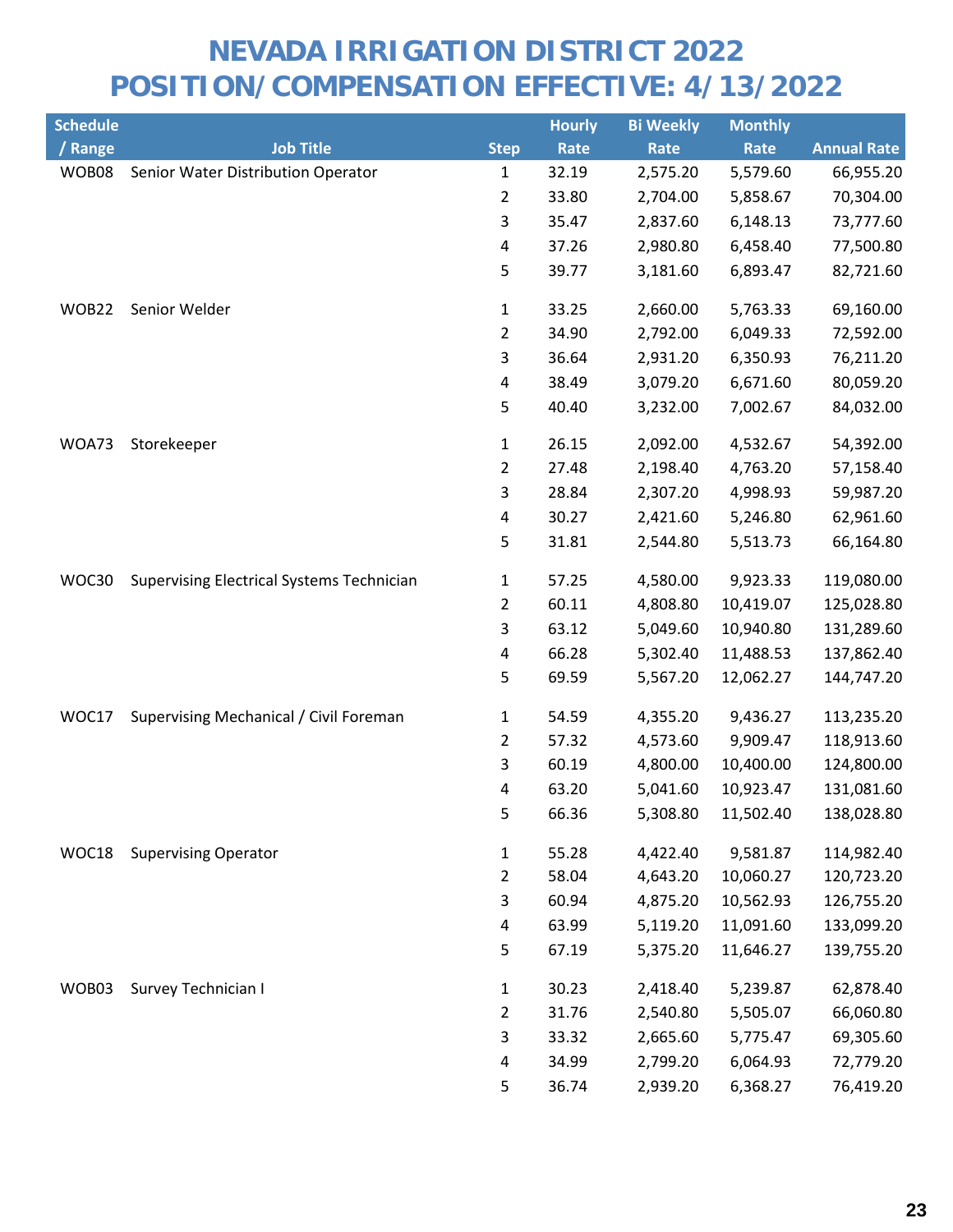| <b>Schedule</b> |                                      |                | <b>Hourly</b> | <b>Bi Weekly</b> | <b>Monthly</b> |                    |
|-----------------|--------------------------------------|----------------|---------------|------------------|----------------|--------------------|
| / Range         | <b>Job Title</b>                     | <b>Step</b>    | Rate          | Rate             | Rate           | <b>Annual Rate</b> |
| WOB23           | Survey Technician II                 | 1              | 33.38         | 2,670.40         | 5,785.87       | 69,430.40          |
|                 |                                      | $\overline{2}$ | 35.07         | 2,805.60         | 6,078.80       | 72,945.60          |
|                 |                                      | 3              | 36.81         | 2,944.80         | 6,380.40       | 76,564.80          |
|                 |                                      | 4              | 38.67         | 3,093.60         | 6,702.80       | 80,433.60          |
|                 |                                      | 5              | 40.59         | 3,247.20         | 7,035.60       | 84,427.20          |
| WOC10           | <b>Treated Water Superintendent</b>  | 1              | 58.44         | 4,675.20         | 10,129.60      | 121,555.20         |
|                 |                                      | $\overline{2}$ | 61.37         | 4,909.60         | 10,637.47      | 127,649.60         |
|                 |                                      | 3              | 64.42         | 5,153.60         | 11,166.13      | 133,993.60         |
|                 |                                      | 4              | 67.62         | 5,409.60         | 11,720.80      | 140,649.60         |
|                 |                                      | 5              | 71.02         | 5,681.60         | 12,310.13      | 147,721.60         |
| WOA53           | Utility Worker I                     | $\mathbf{1}$   | 23.69         | 1,895.20         | 4,106.27       | 49,275.20          |
|                 |                                      | $\overline{2}$ | 24.88         | 1,990.40         | 4,312.53       | 51,750.40          |
|                 |                                      | 3              | 26.12         | 2,089.60         | 4,527.47       | 54,329.60          |
|                 |                                      | $\pmb{4}$      | 27.41         | 2,192.80         | 4,751.07       | 57,012.80          |
|                 |                                      | 5              | 28.76         | 2,300.80         | 4,985.07       | 59,820.80          |
| WOA73           | Utility Worker II                    | $\mathbf{1}$   | 26.15         | 2,092.00         | 4,532.67       | 54,392.00          |
|                 |                                      | $\overline{2}$ | 27.48         | 2,198.40         | 4,763.20       | 57,158.40          |
|                 |                                      | 3              | 28.84         | 2,307.20         | 4,998.93       | 59,987.20          |
|                 |                                      | 4              | 30.27         | 2,421.60         | 5,246.80       | 62,961.60          |
|                 |                                      | 5              | 31.81         | 2,544.80         | 5,513.73       | 66,164.80          |
| WOA53           | <b>Vegetation Control Worker I</b>   | $\mathbf{1}$   | 23.69         | 1,895.20         | 4,106.27       | 49,275.20          |
|                 |                                      | $\overline{2}$ | 24.88         | 1,990.40         | 4,312.53       | 51,750.40          |
|                 |                                      | 3              | 26.12         | 2,089.60         | 4,527.47       | 54,329.60          |
|                 |                                      | 4              | 27.41         | 2,192.80         | 4,751.07       | 57,012.80          |
|                 |                                      | 5              | 28.76         | 2,300.80         | 4,985.07       | 59,820.80          |
| WOA73           | <b>Vegetation Control Worker II</b>  | $\mathbf{1}$   | 26.15         | 2,092.00         | 4,532.67       | 54,392.00          |
|                 |                                      | $\overline{2}$ | 27.48         | 2,198.40         | 4,763.20       | 57,158.40          |
|                 |                                      | 3              | 28.84         | 2,307.20         | 4,998.93       | 59,987.20          |
|                 |                                      | 4              | 30.27         | 2,421.60         | 5,246.80       | 62,961.60          |
|                 |                                      | 5              | 31.81         | 2,544.80         | 5,513.73       | 66,164.80          |
| WOA64           | <b>Water Distribution Operator I</b> | $\mathbf{1}$   | 26.36         | 2,108.80         | 4,569.07       | 54,828.80          |
|                 |                                      | 2              | 27.67         | 2,213.60         | 4,796.13       | 57,553.60          |
|                 |                                      | 3              | 29.06         | 2,324.80         | 5,037.07       | 60,444.80          |
|                 |                                      | 4              | 30.56         | 2,444.80         | 5,297.07       | 63,564.80          |
|                 |                                      | 5              | 32.06         | 2,564.80         | 5,557.07       | 66,684.80          |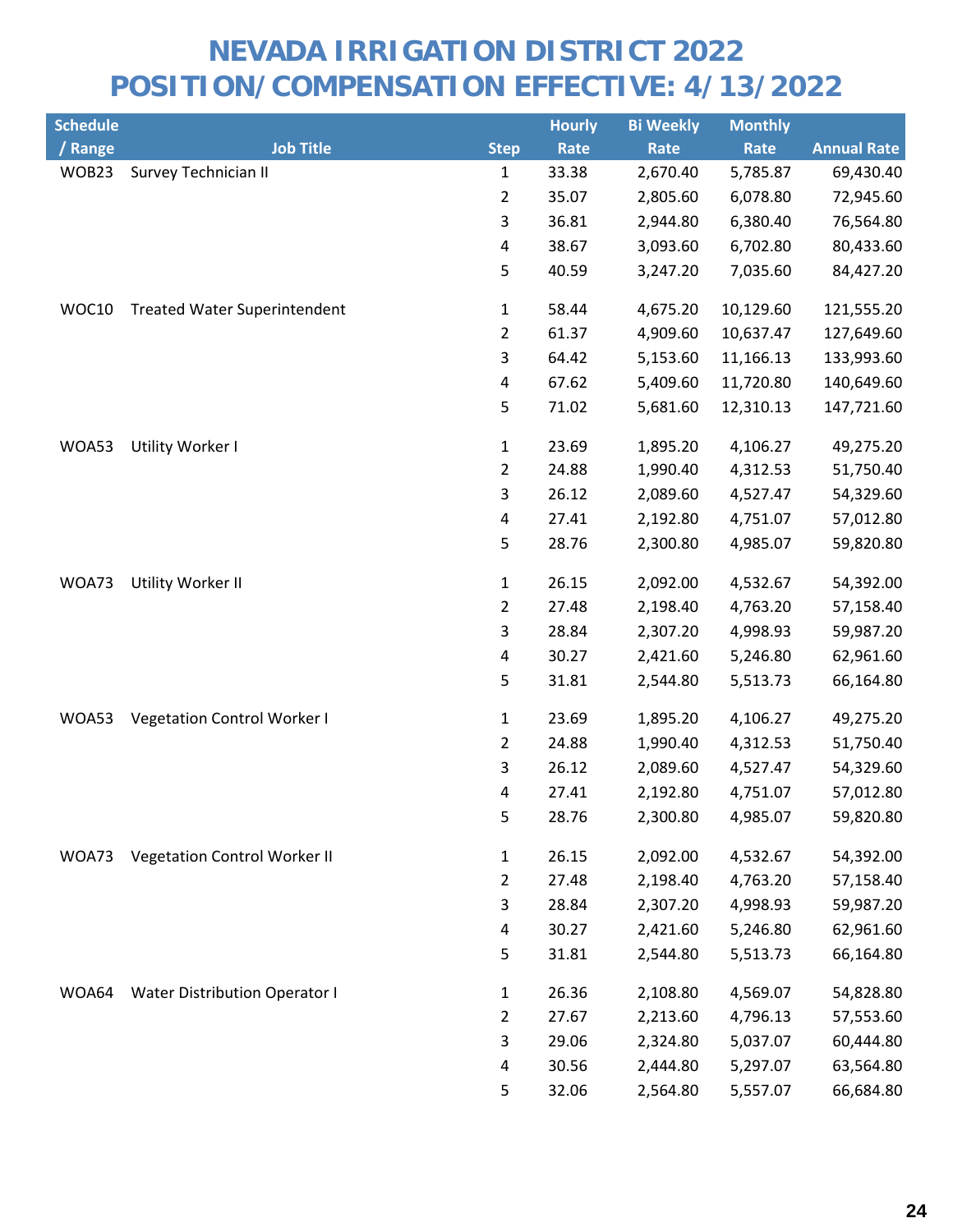| <b>Schedule</b> |                                      |                | <b>Hourly</b> | <b>Bi Weekly</b> | <b>Monthly</b> |                    |
|-----------------|--------------------------------------|----------------|---------------|------------------|----------------|--------------------|
| / Range         | <b>Job Title</b>                     | <b>Step</b>    | Rate          | Rate             | Rate           | <b>Annual Rate</b> |
| WOA84           | Water Distribution Operator II       | $\mathbf{1}$   | 29.14         | 2,331.20         | 5,050.93       | 60,611.20          |
|                 |                                      | $\overline{2}$ | 30.62         | 2,449.60         | 5,307.47       | 63,689.60          |
|                 |                                      | 3              | 32.13         | 2,570.40         | 5,569.20       | 66,830.40          |
|                 |                                      | 4              | 33.70         | 2,696.00         | 5,841.33       | 70,096.00          |
|                 |                                      | 5              | 35.40         | 2,832.00         | 6,136.00       | 73,632.00          |
| WOB26           | <b>Water Distribution Supervisor</b> | 1              | 37.09         | 2,967.20         | 6,428.93       | 77,147.20          |
|                 |                                      | $\overline{2}$ | 38.92         | 3,113.60         | 6,746.13       | 80,953.60          |
|                 |                                      | 3              | 40.89         | 3,271.20         | 7,087.60       | 85,051.20          |
|                 |                                      | 4              | 42.90         | 3,432.00         | 7,436.00       | 89,232.00          |
|                 |                                      | 5              | 45.08         | 3,606.40         | 7,813.87       | 93,766.40          |
| WOB01           | Water Efficiency Technician I        | 1              | 29.93         | 2,394.40         | 5,187.87       | 62,254.40          |
|                 |                                      | $\overline{2}$ | 31.42         | 2,513.60         | 5,446.13       | 65,353.60          |
|                 |                                      | 3              | 33.00         | 2,640.00         | 5,720.00       | 68,640.00          |
|                 |                                      | 4              | 34.66         | 2,772.80         | 6,007.73       | 72,092.80          |
|                 |                                      | 5              | 36.39         | 2,911.20         | 6,307.60       | 75,691.20          |
| WOB21           | Water Efficiency Technician II       | 1              | 33.08         | 2,646.40         | 5,733.87       | 68,806.40          |
|                 |                                      | $\overline{2}$ | 34.71         | 2,776.80         | 6,016.40       | 72,196.80          |
|                 |                                      | 3              | 36.45         | 2,916.00         | 6,318.00       | 75,816.00          |
|                 |                                      | 4              | 38.28         | 3,062.40         | 6,635.20       | 79,622.40          |
|                 |                                      | 5              | 40.18         | 3,214.40         | 6,964.53       | 83,574.40          |
| MOC62           | <b>Water Operations Manager</b>      | 1              | 77.58         | 6,206.40         | 13,447.20      | 161,366.40         |
|                 |                                      | $\overline{2}$ | 81.66         | 6,532.80         | 14,154.40      | 169,852.80         |
|                 |                                      | 3              | 85.96         | 6,876.80         | 14,899.73      | 178,796.80         |
|                 |                                      | 4              | 90.48         | 7,238.40         | 15,683.20      | 188,198.40         |
|                 |                                      | 5              | 95.24         | 7,619.20         | 16,508.27      | 198,099.20         |
|                 |                                      | 6              | 100.00        | 8,000.00         | 17,333.33      | 208,000.00         |
|                 |                                      | $\overline{7}$ | 105.00        | 8,400.00         | 18,200.00      | 218,400.00         |
| WOC20           | Water Resources Superintendent       | 1              | 60.40         | 4,832.00         | 10,469.33      | 125,632.00         |
|                 |                                      | $\overline{2}$ | 63.40         | 5,072.00         | 10,989.33      | 131,872.00         |
|                 |                                      | 3              | 66.58         | 5,326.40         | 11,540.53      | 138,486.40         |
|                 |                                      | 4              | 69.91         | 5,592.80         | 12,117.73      | 145,412.80         |
|                 |                                      | 5              | 73.38         | 5,870.40         | 12,719.20      | 152,630.40         |
| WOC04           | Water Superintendent                 | $\mathbf{1}$   | 53.23         | 4,258.40         | 9,226.53       | 110,718.40         |
|                 |                                      | $\overline{2}$ | 55.93         | 4,474.40         | 9,694.53       | 116,334.40         |
|                 |                                      | 3              | 58.70         | 4,696.00         | 10,174.67      | 122,096.00         |
|                 |                                      | 4              | 61.63         | 4,930.40         | 10,682.53      | 128,190.40         |
|                 |                                      | 5              | 64.70         | 5,176.00         | 11,214.67      | 134,576.00         |